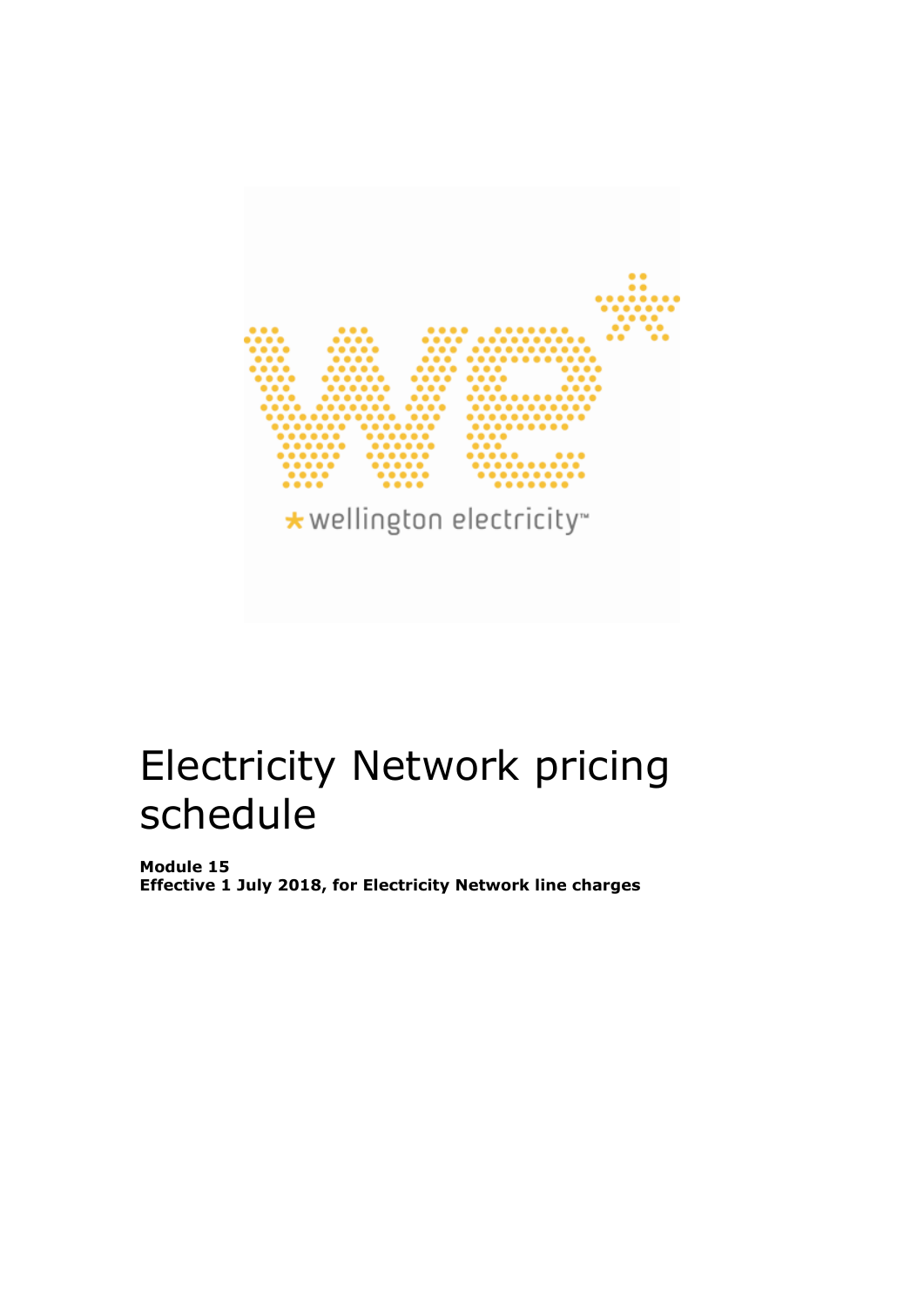

# **Contents**

| <b>ELECTRICITY NETWORK LINE CHARGE PRICING 3</b><br>1.               |  |
|----------------------------------------------------------------------|--|
| 1.1                                                                  |  |
| 1.1.1                                                                |  |
| 1.1.2                                                                |  |
| 1.1.3                                                                |  |
| 1.1.4                                                                |  |
| 1.1.5                                                                |  |
| 1.1.6                                                                |  |
| 1.1.7                                                                |  |
| 1.1.8                                                                |  |
| 1.1.9                                                                |  |
|                                                                      |  |
| 2.                                                                   |  |
| 2.1                                                                  |  |
|                                                                      |  |
| 3.<br><b>GENERAL LOW VOLTAGE AND GENERAL TRANSFORMER CONNECTIONS</b> |  |
|                                                                      |  |
| 3.1                                                                  |  |
| 3.2                                                                  |  |
| 3.3                                                                  |  |
| 3.4                                                                  |  |
| 3.5                                                                  |  |
| 3.6                                                                  |  |
|                                                                      |  |
| 4.<br>4.1                                                            |  |
|                                                                      |  |
| 4.1.1                                                                |  |
| 4.1.2                                                                |  |
| SMALL SCALE DISTRIBUTED GENERATION (SSDG) CHARGES11<br>5.            |  |
| 6.                                                                   |  |
| 6.1                                                                  |  |
| 6.2                                                                  |  |
| 6.2.1                                                                |  |
| 6.2.2                                                                |  |
| 6.3                                                                  |  |
|                                                                      |  |
| 6.3.1                                                                |  |
| 6.3.2                                                                |  |
|                                                                      |  |
| 6.3.3                                                                |  |
| 6.4                                                                  |  |
|                                                                      |  |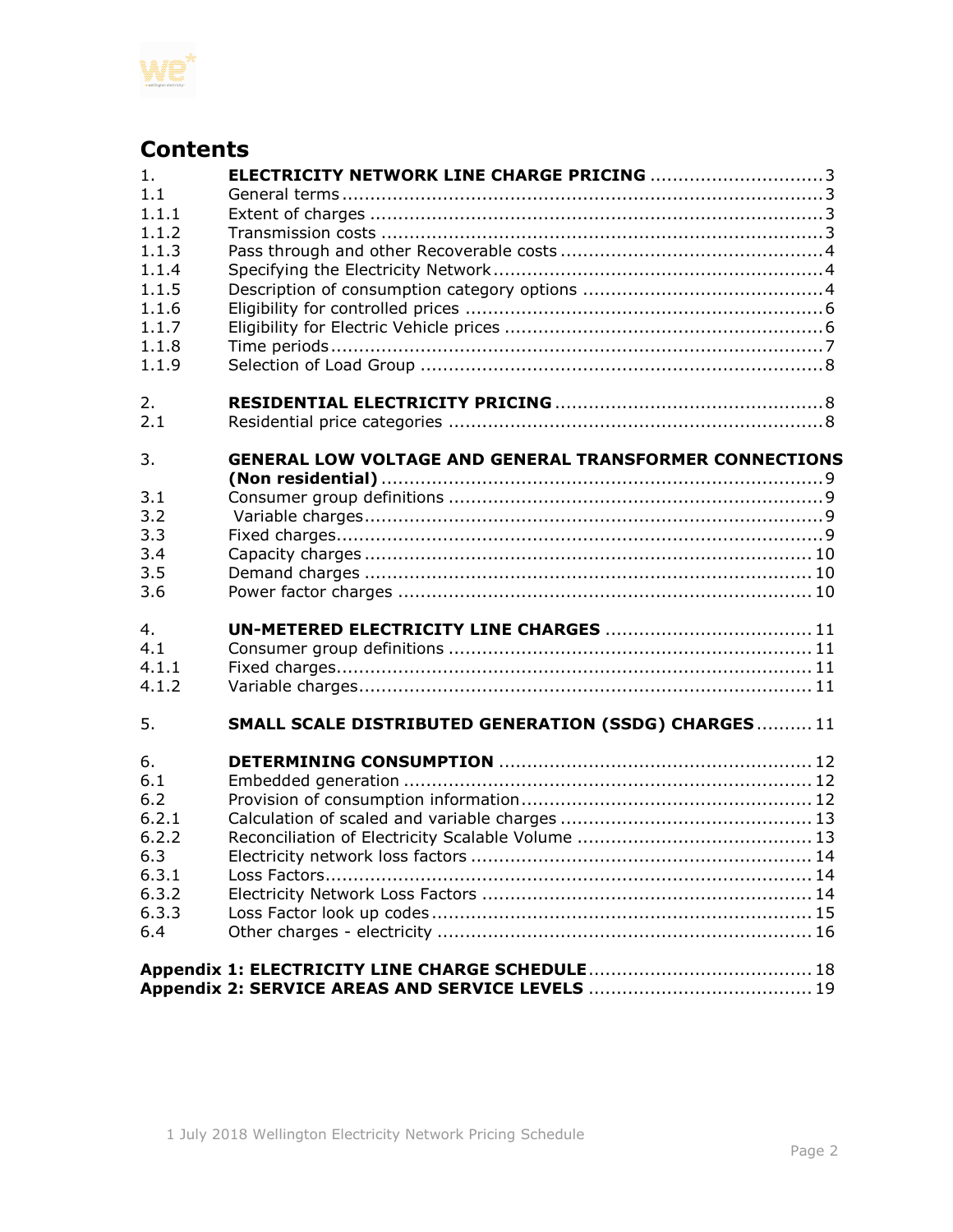

# <span id="page-2-0"></span>**1. ELECTRICITY NETWORK LINES CHARGE PRICING**

Wellington Electricity's (WELL) standard Network Lines Charges are designed to recover the cost of the infrastructure and services employed to enable delivery of retailer's electricity over WELL's electricity network to consumer's homes and businesses to a standard and quality set by regulation.

The network lines charges applicable to the WELL network are included in Appendix 1. These prices are set in accordance with the Customised Price-Quality Path Determination 2018 (CPP) for Wellington Electricity determined by the Commerce Commission.

# <span id="page-2-1"></span>**1.1 General terms**

- (a) For full details of the conditions of connection to and use of WELL's network, please refer to the "Use of Network Agreement".
- <span id="page-2-2"></span>(b) Times stated in this module are New Zealand Daylight Time unless otherwise specified.

# **1.1.1 Extent of charges**

All charges exclude:

- (a) The provision of Metering Equipment or Load Management equipment which is located at the Point of Connection to the Electricity Network;
- (b) The cost of the End-Consumer Fittings; and
- (c) Goods and Services Tax (GST).

#### <span id="page-2-3"></span>**1.1.2 Transmission costs**

Transpower, the National Grid owner/operator, charges its costs for its high voltage transmission system to distribution companies like WELL.

- (a) All charges exclude loss constraint excess payments (loss rental rebates) and ancillary service charges. WELL will distribute (or invoice as the case may be) these amounts to Retailers. The amounts will be distributed or charged to Retailers in proportion to their share of the kWh volumes reconciled each month across the Network. WELL will charge a monthly administration fee for this function. The administration fee will be allocated to Retailers in proportion to their share of the kWh volumes reconciled each month across the Network.
- (b) Transmission costs are passed onto End-Consumers through WELL's Network Lines Charges.

Transmission costs also come in the form of Avoided Cost of Transmission (ACOT) payments which WELL makes to distributed generators with an injection capacity of 200kVA or greater on WELL's network, in circumstances where payments to Transpower have been avoided or reduced. WELL passes these charges on to consumers at cost.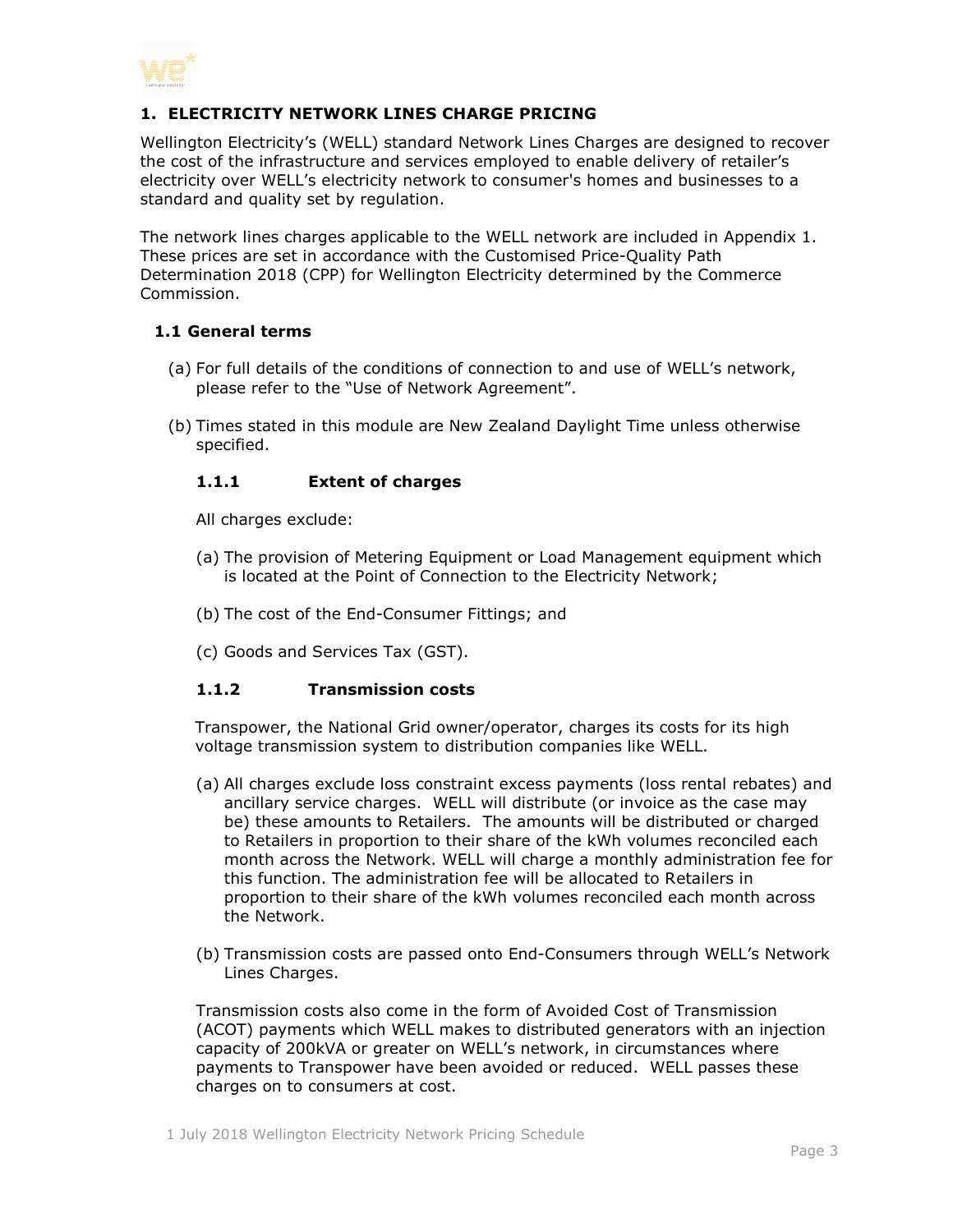<span id="page-3-0"></span>

# **1.1.3 Pass through and other Recoverable costs**

These costs are made up of council rates, regulatory levies and other recoverable costs:

### **1.1.3.1 Council rates**

Local Council rates levied on Wellington Electricity are included in our prices to End-Consumers and are passed through at cost.

#### **1.1.3.2 Regulatory Levies**

Levies from the Commerce Commission, Electricity Authority and Utilities Disputes Ltd are included in our prices to End-Consumers and are passed through at cost.

#### **1.1.3.3 Other Recoverable costs**

Other recoverable costs include items such as wash-ups and incentives which are allowed to be recovered or passed back through prices under the CPP.

#### <span id="page-3-1"></span>**1.1.4 Specifying the Electricity Distribution Network**

The location of the Electricity Distribution Network that End-Consumers are supplied from is determined by the relevant Transmission Grid Exit Point (GXP) which connects to the section of the distribution network.

"Grid Exit Point" means the point on the electricity transmission system at which the distribution network is connected.

The GXPs are shown in the table below:

| Wellington<br><b>Electricity Network</b> | <b>GXP</b><br><b>Location</b> |
|------------------------------------------|-------------------------------|
|                                          | Haywards                      |
|                                          | Melling                       |
|                                          | Gracefield                    |
|                                          | <b>Upper Hutt</b>             |
|                                          | Takapu Rd                     |
|                                          | Pauatahanui                   |
|                                          | Wilton                        |
|                                          | Central Park                  |
|                                          | Kaiwharawhara                 |

#### <span id="page-3-2"></span>**1.1.5 Description of consumption category options**

Various pricing options are available for different meter configurations. The following options are used within the pricing schedules: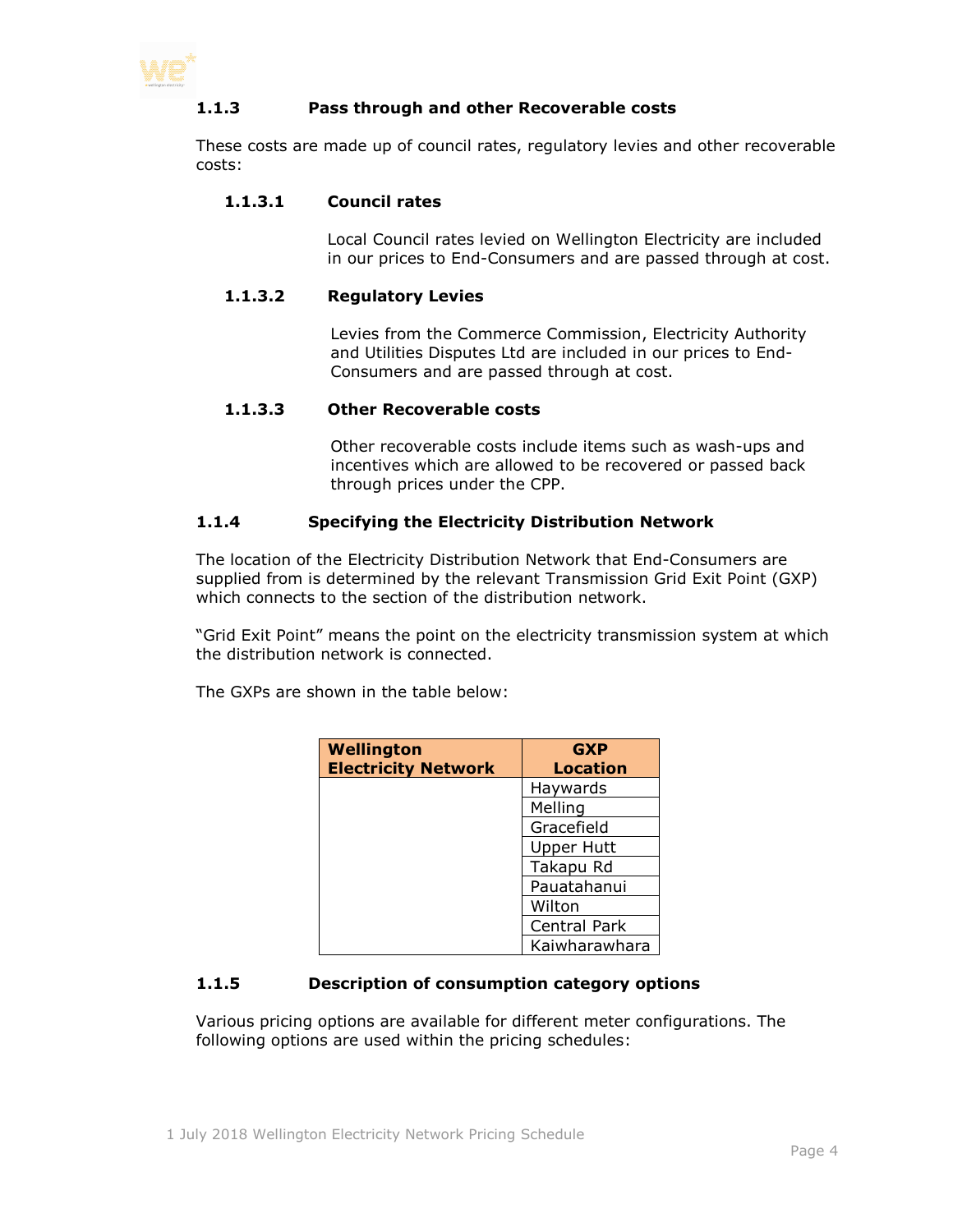

| <b>Consumption</b><br>category                     | <b>Consumption</b><br>code | <b>Details</b>                                                                                                                                                                                                                                                                                                                                                                                                                                                                       |
|----------------------------------------------------|----------------------------|--------------------------------------------------------------------------------------------------------------------------------------------------------------------------------------------------------------------------------------------------------------------------------------------------------------------------------------------------------------------------------------------------------------------------------------------------------------------------------------|
| 24 hr<br>uncontrolled                              | <b>24UC</b>                | An uncontrolled supply is a metered supply that provides<br>uninterrupted energy.                                                                                                                                                                                                                                                                                                                                                                                                    |
| All inclusive<br>controlled                        | <b>AICO</b>                | This is a metered supply that allows WELL to control energy<br>to permanently wired appliances, such as hot water<br>cylinders, as well as providing an uninterrupted supply to all<br>other electrical appliances. The control of associated<br>appliances can occur at any time for a maximum of five<br>hours in any 24 hour period. Refer to section 0 for eligibility<br>for controlled charges.                                                                                |
| Controlled                                         | <b>CTRL</b>                | This is a separately metered supply that allows WELL to<br>control energy to permanently wired appliances, such as hot<br>water cylinders. All load on this meter supply can be<br>controlled by WELL. The supply can be controlled at any<br>time for a maximum of five hours in any 24 hour period. This<br>supply is only available to load permanently wired to a<br>separate meter. Refer to section 0 for eligibility for controlled<br>charges.                               |
|                                                    |                            | Where a household has a controlled supply, they would also<br>have an uncontrolled supply for the household load that is<br>not separately metered through the controlled circuit. This<br>uncontrolled supply should be reported to WELL using the<br>'24UC' consumption code.                                                                                                                                                                                                      |
| Night boost                                        | <b>NITE</b>                | This is a separately metered supply to permanently wired<br>appliances, such as night store heaters, which are switched<br>on and off at specific times. This controlled option will be<br>switched on during the night period (11pm to 7am) and for a<br>minimum "boost period" during the day of two hours<br>generally between 1pm and 3pm. This supply is only<br>available to load permanently wired to a separate meter.<br>Refer to 0 for eligibility for controlled charges. |
| Electric<br>vehicle and<br>battery<br>storage Peak | <b>PEAK</b>                | This option is only available for owners of private electric<br>vehicles with a battery capacity of 12kWh and above and/or<br>household battery systems of 4kWh capacity and above.<br>This option is for the total household supply, (except for<br>consumers who also have 'CTRL'), between the hours of 7am<br>to 11am and 5pm to 9pm on weekdays (including public<br>holidays). Refer to section 1.1.7 for further information on<br>eligibility.                               |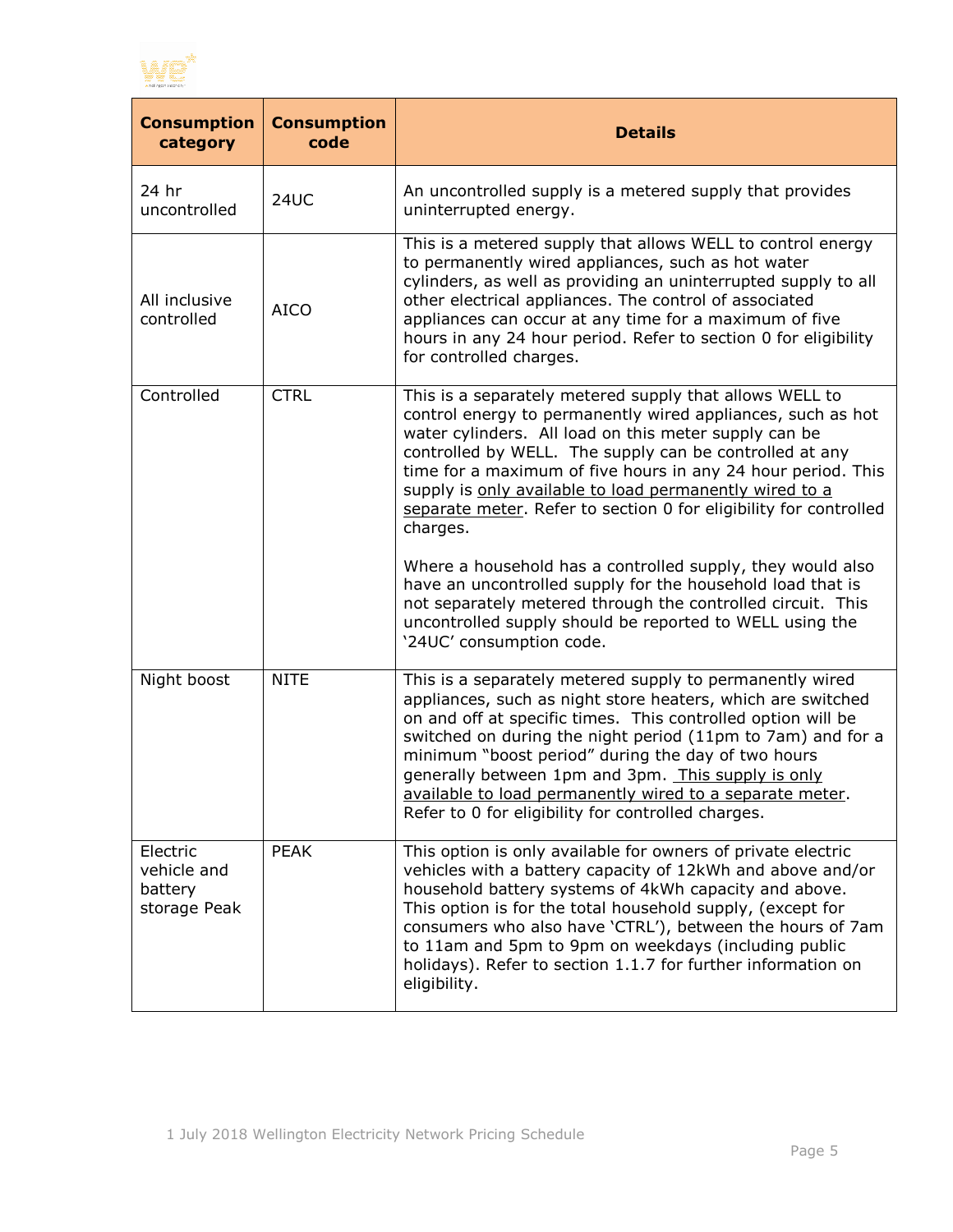

| Electric vehicle<br>and battery<br>storage off-<br>peak | <b>OFFPEAK</b> | This option is only available for owners of private electric<br>vehicles with a battery capacity of 12kWh and above and/or<br>household battery systems of 4kWh capacity and above.<br>This option is for the total household supply, (except for<br>consumers who also have 'CTRL'), between the hours of<br>11am to 5pm and 9pm to 7am (including weekends). Refer<br>to section 1.1.7 for further information on eligibility. |
|---------------------------------------------------------|----------------|----------------------------------------------------------------------------------------------------------------------------------------------------------------------------------------------------------------------------------------------------------------------------------------------------------------------------------------------------------------------------------------------------------------------------------|
| Electric vehicle<br>night                               | <b>EVNITE</b>  | This option has been discontinued and replaced with the<br>new Electric vehicle and battery storage price plan effective<br>1 July 2018.                                                                                                                                                                                                                                                                                         |
| Electric vehicle<br>demand                              | <b>EVDMND</b>  | This option has been discontinued and replaced with the<br>new Electric vehicle and battery storage price plan effective<br>1 July 2018.                                                                                                                                                                                                                                                                                         |

# <span id="page-5-0"></span>**1.1.6 Eligibility for controlled prices**

Eligibility for either the 'AICO' or 'CTRL' charge is conditional on a hot water cylinder with a capacity in excess of 50 litres being permanently wired into WELL's load management system. The hot water cylinder may be substituted with appliances of a similar rating and load profile such as air conditioning units, swimming or spa pool heaters, electric kilns or storage heating at WELL's discretion.

Eligibility for the 'NITE' charge is conditional on a night store heater being permanently wired into a load control relay operated by WELL's load management system. The night store heater may be substituted with similar appliances at WELL's discretion, noting that the supply of electricity for this night boost supply is only available between 11pm and 7am, plus a minimum "boost period" of two hours generally between 1pm and 3pm.

The Electric Vehicle and Battery Storage (EVB) price plans are eligible for the 'CTRL" charge, provided they meet the requirements listed above and in section 1.1.5 of a separately metered supply that allows WELL to control energy to permanently wired appliances, such as hot water cylinders, where all load on this meter supply can be controlled by WELL. The EVB price plans are not eligible for 'AICO' or 'NITE' charges.

# <span id="page-5-1"></span>**1.1.7 Eligibility for electric vehicle and battery storage prices**

From 1 July 2018 'EVNITE' and 'EVDMND', the EV pricing options introduced in 2016, will be discontinued. They will be replaced by new EV pricing categories,), for owners of private EVs and/or household battery systems. There will be a EVB price category for standard users and an EVB price category for low users.

Only private owners of Electric Vehicles (EV) with a battery capacity of 12kWh and above and/or household battery systems of 4kWh capacity and above, who also have a smart meter, are eligible for the EV and battery price plans (RLUEVB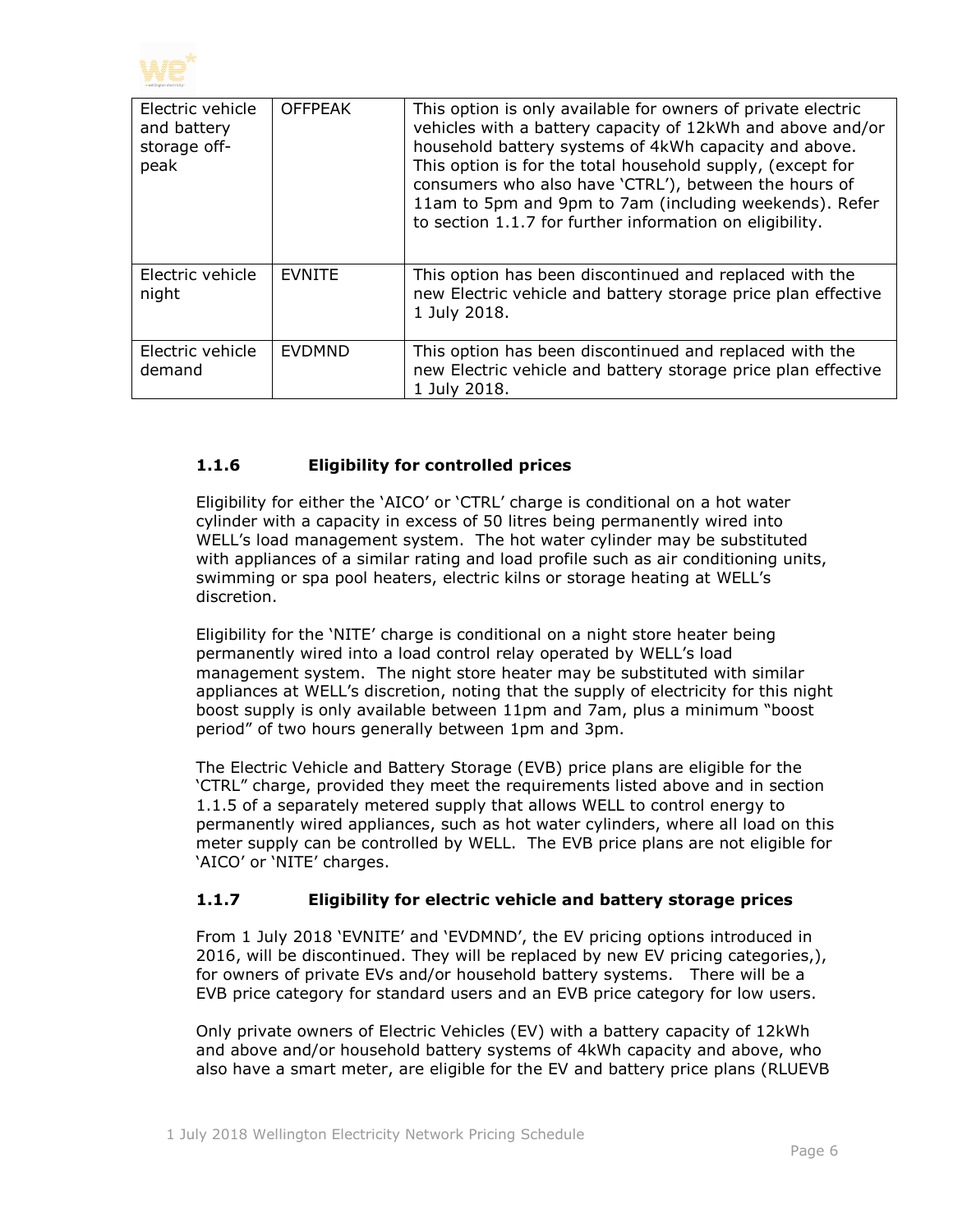

and RSUEVB). For electric vehicle eligibility, only private PHEV and private registered EVs qualify for this plan. Scooters or bikes do not qualify.

The EVNITE and EVDMND prices will be discontinued on 30 June 2018. The new EVB plans will come into effect on 1 July 2018. These are optional plans for qualifying residential consumers. Consumers who are currently on the discontinued EV price options can decide to move onto the new EVB plan or to remain on the RLU/RSU flat rate plans. Retailers need to move customers on and off plans as part of the normal 'plan change' process via the Registry.

The EVB plans are also available to customers who have separately metered hot water control (i.e. where WELL is receiving consumption under the 'CTRL' price code). The peak and off-peak price applies for the entire household load except where a customer also has 'CTRL' load – see 1.1.6.

WELL would expect to receive consumption for customers on the EVB plan in the same format as that received for customers on the RLU/RSU plans (i.e. EIEP 1 file format).

| <b>Status</b>   | <b>Category</b> | Code                  |
|-----------------|-----------------|-----------------------|
| Required        | Daily fixed     | RLUEVB-FIXD or        |
|                 |                 | <b>RSUEVB-FIXD</b>    |
| Required        | PEAK (kWh)      | RLUEVB-PEAK or        |
|                 |                 | <b>RSUEVB-PEAK</b>    |
| Required        | OFFPEAK (kWh)   | RLUEVB-OFFPEAK or     |
|                 |                 | <b>RSUEVB-OFFPEAK</b> |
| Optional (meter | CTRL (kWh)      | RLUEVB-CTRL or        |
| configuration   |                 | <b>RSUEVB-CTRL</b>    |
| dependent)      |                 |                       |

Consumption would be received as follows:

### <span id="page-6-0"></span>**1.1.8 Time periods**

The time periods used in the pricing schedules are defined in the following table.

| <b>Period</b>                    | <b>Measurement period</b>        |
|----------------------------------|----------------------------------|
| Night boost                      | 11:00pm to 7:00am and            |
|                                  | 1:00pm to 3:00pm (two hour boost |
|                                  | period)                          |
| Peak (including public holidays) | 7:00am to 11:00am and            |
|                                  | 5:00pm to 9:00pm                 |
| Off-peak (including weekends)    | 11:00am to 5:00pm and            |
|                                  | 9:00pm to 7:00am                 |
|                                  | Weekends all times               |
| On-peak demand (Weekdays         | 7:30am-9:30am                    |
| including public holidays) $1$   | 5:30pm-7:30pm                    |
|                                  |                                  |

 $1$  Applies to General transformer connection price category GTX-1501 only

<sup>1</sup> July 2018 Wellington Electricity Network Pricing Schedule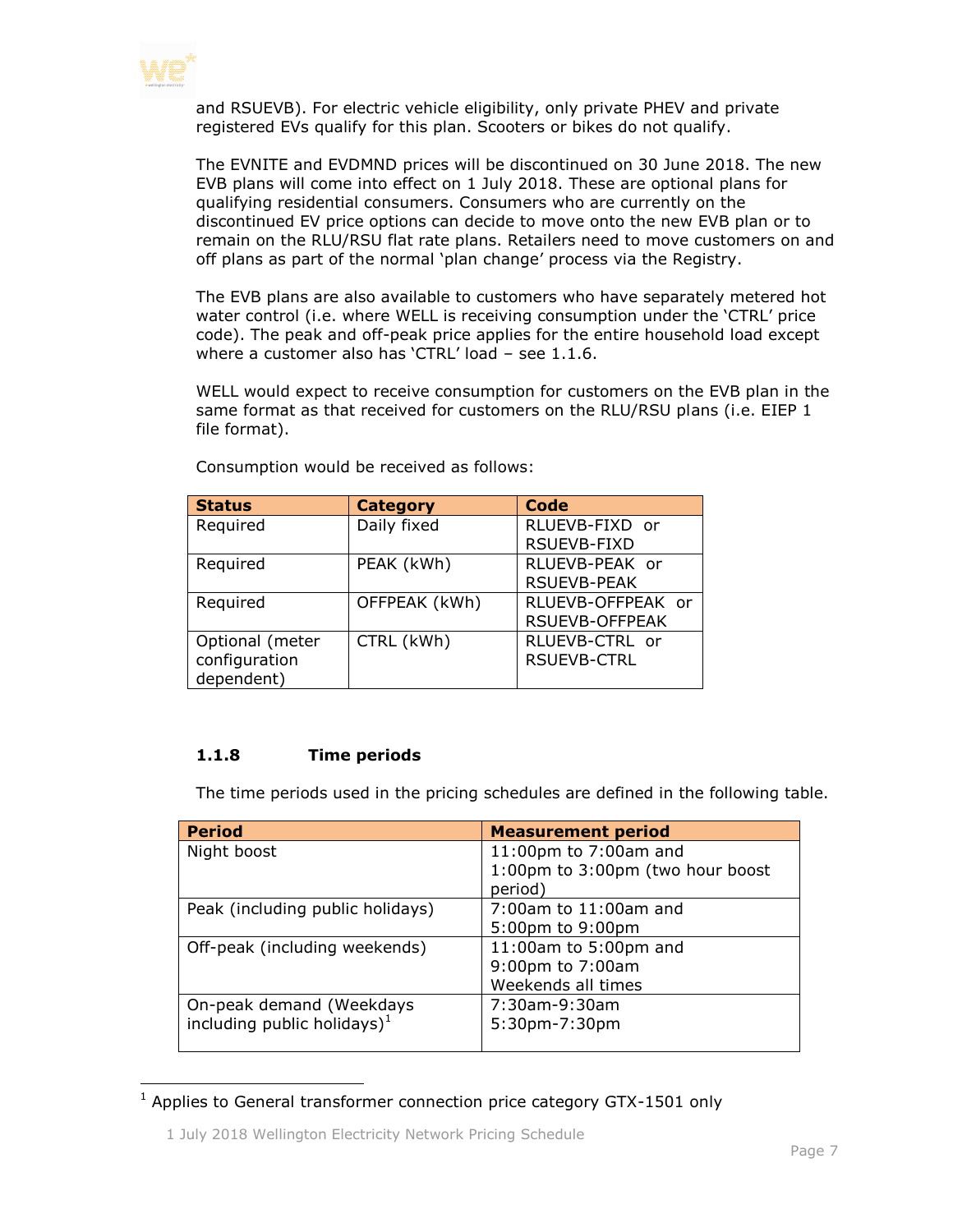<span id="page-7-0"></span>

# **1.1.9 Selection of Load Group**

- (a) The Load Group for Residential End-Consumers may be requested by the Retailer in accordance with the requirements of this pricing module for the various consumption options. The consumption options are explained further in section 1.1.5.
- (b) The Load Group for all other Points of Connection will be set by WELL based on the criteria set out in this pricing module.
- (c) Where an End-Consumer requests a new, or an upgrade to, their Point Of Connection that requires or brings forward capital expenditure, Wellington Electricity may apply non-standard charges other than those outlined in Appendix 1. Refer to Wellington Electricity's Customer Contributions Policy at <http://www.welectricity.co.nz/disclosures/customer-contributions/> for this pricing information.

# <span id="page-7-1"></span>**2. RESIDENTIAL ELECTRICITY PRICING**

This section applies to all Residential End-Consumers in a private dwelling not normally used for any business activity.

#### <span id="page-7-2"></span>**2.1 Residential price categories**

There are four residential price category options, being:

- Residential Low User (RLU)
- Residential Standard User (RSU)
- Residential Low User Electric Vehicle and Battery Storage (RLUEVB)
- Residential Standard User Electric Vehicle and Battery Storage (RSUEVB)

A Low User is a residential consumer who consumes 8,000 kWh or less per year at their primary place of residence and who is on a low user residential retailer price option. A Standard User is a residential consumer who consumes more than 8,000 kWh per year and who is on a standard user residential retailer price option.

Residential consumers who consume more than 8,000kWhs per year must be on a standard user residential price plan (RSU or RSUEVB).

If WELL believes that the Low User Price Category has been incorrectly allocated to an End-Consumer's ICP (that is, the End-Consumer does not meet the criteria for the Low User Price Categories) it may reassign the End-Consumer to the appropriate Standard User price category and retrospectively apply billing adjustments. The same applies in the case of End-Consumers on the Standard User price categories reassigned to the Low User Price Category.

Consumption submitted on a consumption code that is not appropriate for the Consumer group will be charged at a default rate equivalent to the highest variable charge applicable for that Consumer group.

Different fixed and variable charges apply to each residential price category. Electricity (Low Fixed Charge Tariff Option for Domestic Consumers) Regulation 2004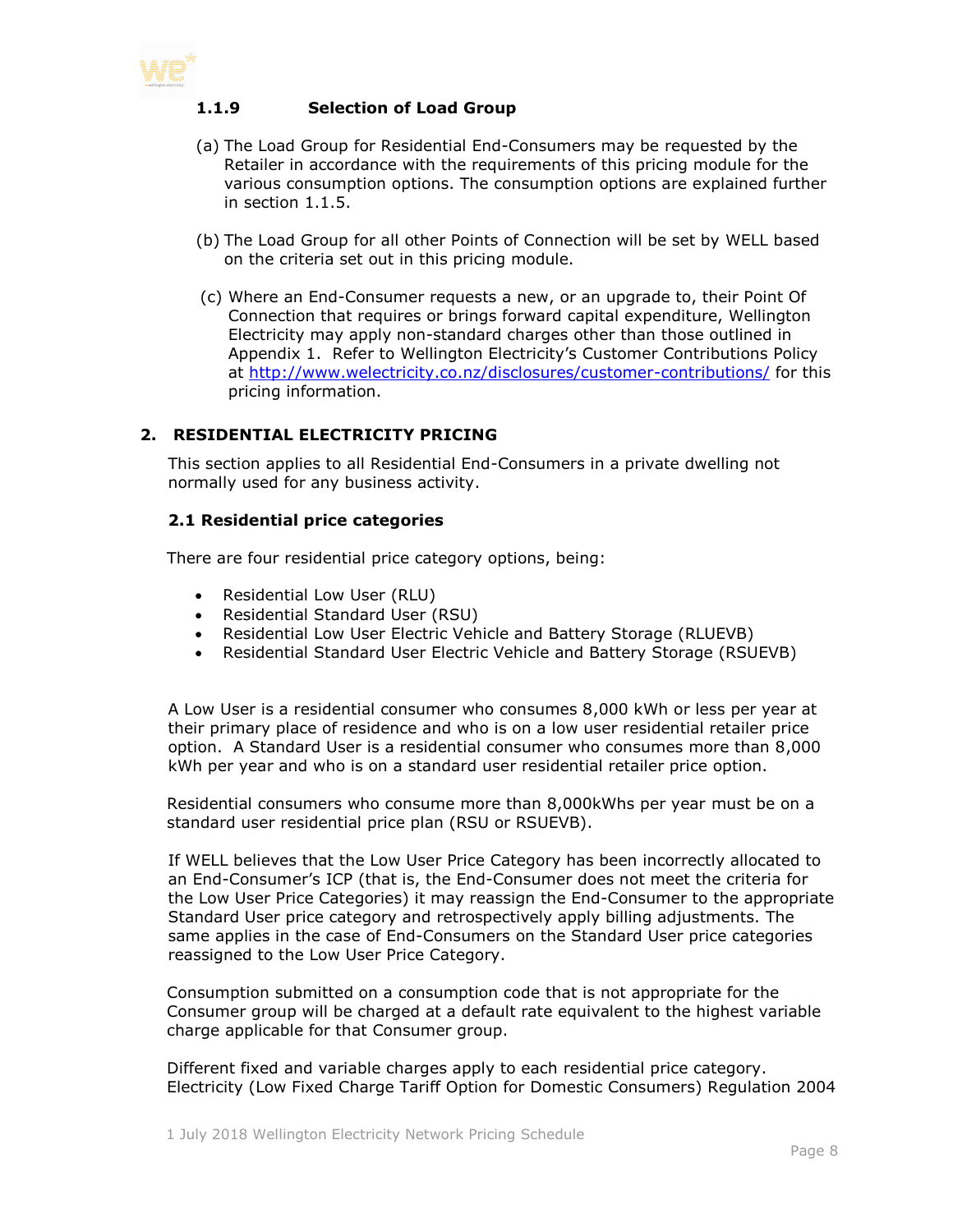

mandates a low fixed daily charge of 15 cents per day for Low Users. Standard Users however have a higher fixed daily charge of \$1.10 per day and lower variable charges.

# <span id="page-8-1"></span><span id="page-8-0"></span>**3. GENERAL LOW VOLTAGE AND GENERAL TRANSFORMER CONNECTIONS (NON RESIDENTIAL)**

### **3.1 Consumer group definitions**

Non-residential pricing is divided into two types of connections, low voltage connections and transformer connections.

- (a) A **low voltage connection** is where a consumer receives supply from WELL's low voltage network via a transformer shared with other consumers.
- (b) A **transformer connection** is where the consumer receives a supply from transformers owned by WELL that are dedicated to supply a single consumer.

The structure of the charges for Non-residential Consumers with a **low voltage connection** is shown below;

| <b>Capacity</b>              | <b>Code</b>   |
|------------------------------|---------------|
| $\epsilon$ =15kVA            | GLV15         |
| $>15$ kVA and $<=69$ kVA     | <b>GLV69</b>  |
| >69kVA and <= 138kVA         | <b>GLV138</b> |
| $>138$ kVA and $<=300$ kVA   | GLV300        |
| $>$ 300kVA and $<$ = 1500kVA | GLV1500       |

Capacity is determined by maximum demand or fuse size.

The structure of the charges for Non-residential Consumers with a **transformer connection** is shown below;

| <b>Capacity</b>              | <b>Code</b> |
|------------------------------|-------------|
| $\epsilon = 15$ kVA          | GTX15       |
| $>15kVA$ and $<=69kVA$       | GTX69       |
| $>69$ kVA and $<=138$ kVA    | GTX138      |
| $>138$ kVA and $<=300$ kVA   | GTX300      |
| $>$ 300kVA and $<$ = 1500kVA | GTX1500     |
| >1500kVA                     | GTX1501     |

Capacity is determined by the dedicated transformer size.

# <span id="page-8-2"></span>**3.2 Variable charges**

For all connections 24 hr uncontrolled (24UC) variable charges apply.

#### <span id="page-8-3"></span>**3.3 Fixed charges**

Different fixed charges apply to each Consumer group.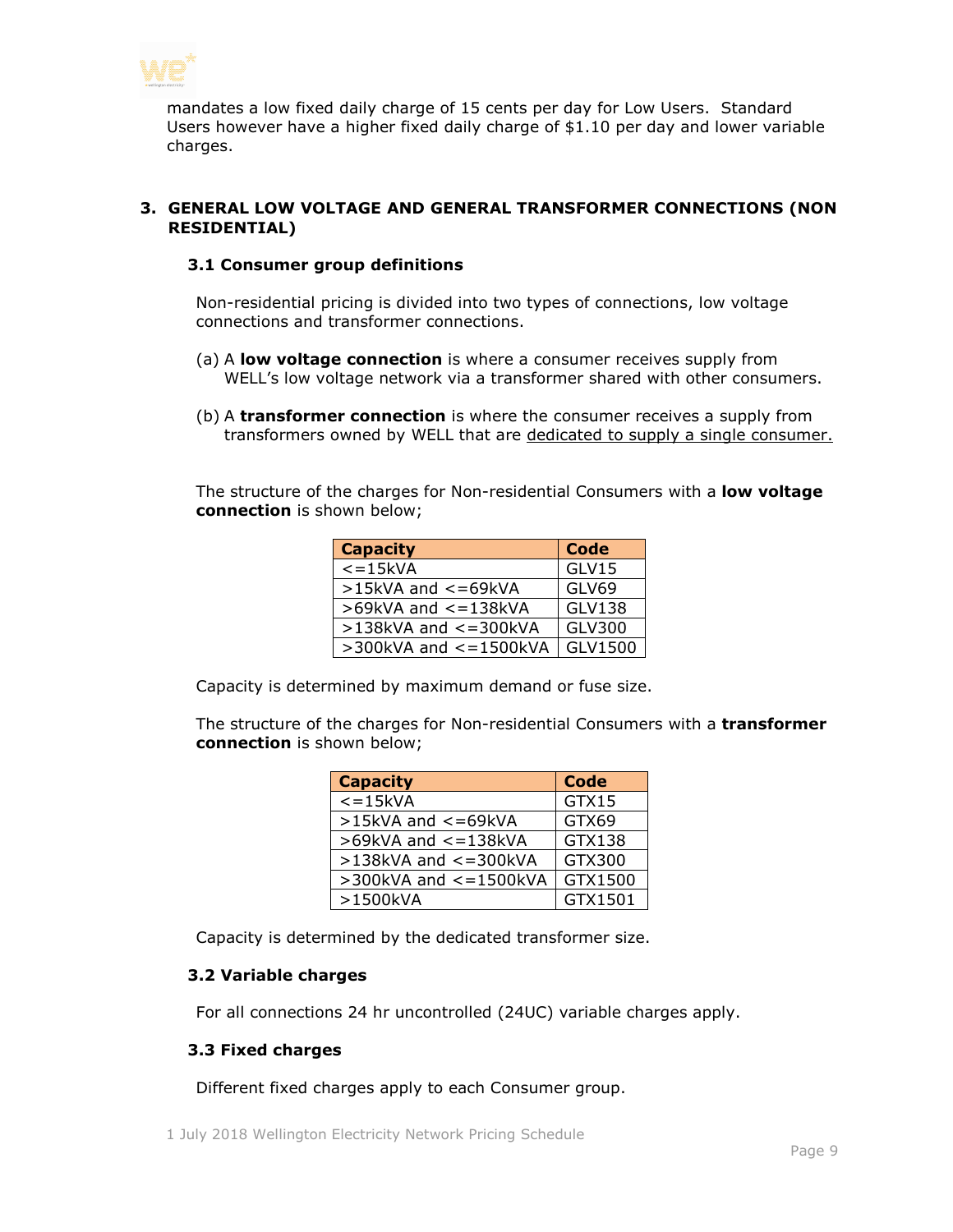<span id="page-9-0"></span>

# **3.4 Capacity charges**

- (a) Different capacity charges apply to each consumer group where these charges are applicable.
- (b) The capacity charge is based on the capacity dedicated by Wellington Electricity to supplying the consumer's premises. Where the available capacity exceeds the requirement of the consumer, Wellington Electricity may reduce the capacity rating to an assessed rating, and may install a fuse or current limiting device limiting the available capacity to the assessed rating.
- (c) Wellington Electricity may reduce the available capacity of the dedicated transformers to the size of the assessed rating, on giving one month's notice in writing of its intentions to the retailer.

#### <span id="page-9-1"></span>**3.5 Demand charges**

Demand charges apply as follows:

- (a) General low voltage connection and general transformer connection consumers with a capacity less than or equal to 300kVA do not currently have a demand charge.
- (b) For general low voltage connection and general transformer connection consumers with a capacity greater than 300kVA but less than or equal to 1500kVA, demand (DAMD) is defined as the maximum demand during the month, where the kVA demand is twice the maximum kVAh half hourly reading during the month to which the charges apply.
- (c) For general transformer connection consumers with a capacity greater than 1500kVA, demand (DOPC) is defined as the maximum demand during onpeak periods, where the kW demand is twice the maximum kWh half hourly reading within the on-peak periods. The on-peak periods are defined as 7:30am to 9:30am and 5:30pm to 7:30pm on weekdays (including public holidays).

#### <span id="page-9-2"></span>**3.6 Power factor charges**

All charges assume a power factor of not less than 0.95 lagging. A reactive charge for poor power factor is applicable separately. A power factor charge (per Appendix 1) will be applied where the consumer's power factor is less than 0.95 lagging.

- (a) The kVAr amount represents twice the largest difference between the kVArh amount recorded in any one half hour period and one third (correct to two decimal places) of the kWh demand recorded in the same half hour period. The charge is applicable only during weekdays, between 7am and 8pm.
- (b) The power factor charge will only be applicable for consumers with TOU metering whose charges do not incorporate a component that is based on kVA demand.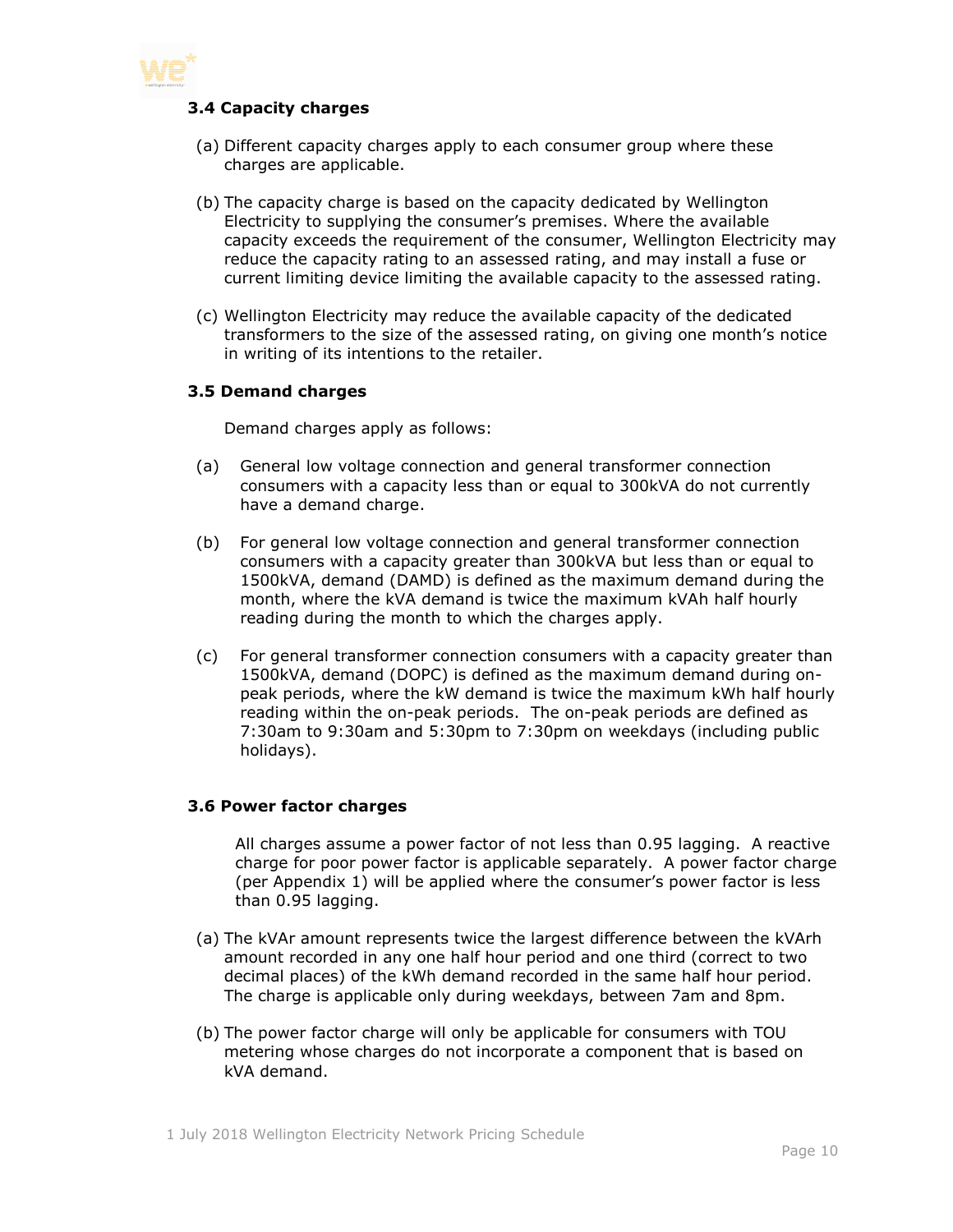

# <span id="page-10-0"></span>**4. UN-METERED ELECTRICITY LINE CHARGES**

This section applies to un-metered connection less than 1kVA, however connections greater than 1kVA may be classified under un-metered at WELL's discretion. WELL has a fixed charge for streetlights with no charge for energy usage, however WELL still requires the energy usage data for energy reconciliation purposes. Nonstreetlighting connections have both a fixed and a variable charge.

# <span id="page-10-1"></span>**4.1 Consumer group definitions**

The structure of the charges for un-metered Consumers is shown below:

| <b>Type</b>        | <b>Wellington</b> |
|--------------------|-------------------|
| Non-streetlighting | G001              |
| Streetlighting     | G002              |

<span id="page-10-2"></span>The non-streetlighting consumer group is applicable to un-metered connections less than 1kVA other than street lighting. The street lighting consumer group is applicable to un-metered connections less than 1kVA that are for streetlighting.

# **4.1.1 Fixed charges**

Fixed charges for streetlight and non-streetlight un-metered Consumers will be charged on a fitting per day basis.

#### <span id="page-10-3"></span>**4.1.2 Variable charges**

For all non-streetlight un-metered supplies 24 hr uncontrolled ('24UC') variable charges apply. Streetlight connections have a zero variable charge but volume data is still required to be disclosed.

# <span id="page-10-4"></span>**5. SMALL SCALE DISTRIBUTED GENERATION (SSDG) CHARGES**

<span id="page-10-5"></span>The current rate for SSDG charges is zero dollars per kWh. This charge applies to injection of energy into WELL's network and is applicable to connections equal to or less than 10kW. In the future injection volume may incur charges. SSDG could be in the form of photovoltaics (solar panels) or any other device which injects energy into the network.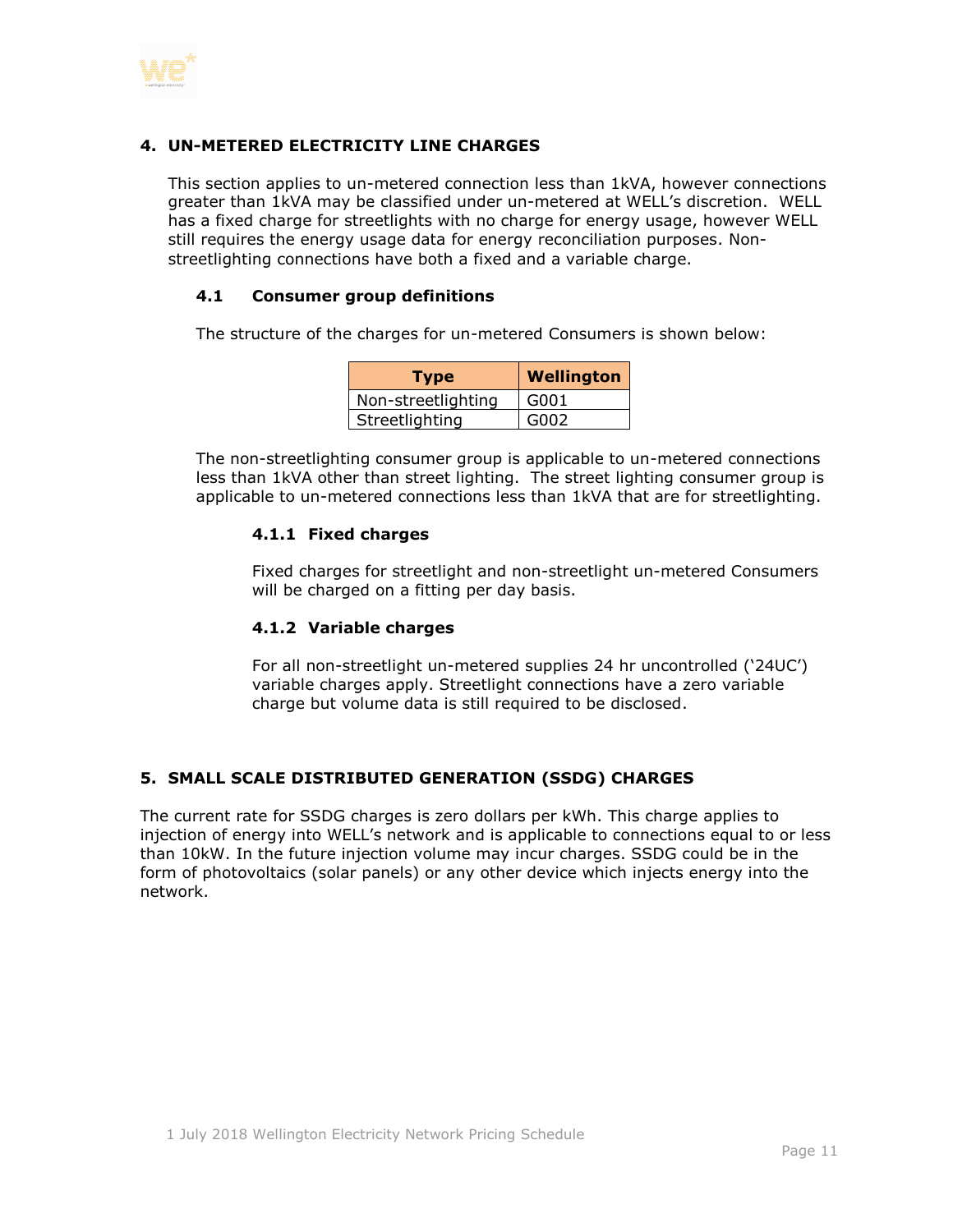

# **6. DETERMINING CONSUMPTION**

- (a) For un-metered supply other than streetlights, consumption will be determined on a case-by-case basis based on load profile and input wattages. A minimum load factor of 10% will be applied to the input wattage.
- (b) For un-metered streetlights, consumption will be determined by multiplying the input wattage of each fitting in Wellington Electricity's database with the number of night hours as given in the table below:

| <b>Month</b> | <b>Number of</b><br>night hours |
|--------------|---------------------------------|
| January      | 287                             |
| February     | 286                             |
| March        | 358                             |
| April        | 389                             |
| May          | 439                             |
| June         | 442                             |
| July         | 451                             |
| August       | 417                             |
| September    | 365                             |
| October      | 339                             |
| November     | 285                             |
| December     | 275                             |

# <span id="page-11-0"></span>**6.1 Embedded generation**

The line charge will be calculated in accordance with the prevailing pricing policy. The line charge will be dependent upon location, the type of connection, the size of the generator and operating pattern.

#### <span id="page-11-1"></span>**6.2 Provision of consumption information**

- (a) The Retailer will provide Wellington Electricity with consumption data for each ICP and for each consumption category.
- (b) Consumption data will be associated with a specific consumption category as per the table under section 1.1.5 and will be submitted using the code as published in the code column of the Wellington Electricity Network Line Charge Schedule in Appendix 1.
- (c) Where more than one meter at an ICP is in use, but a single variable line charge applies, the consumption data will need to be aggregated before forwarding to Wellington Electricity.
- (d) For some ICP's it is possible to have multiple consumption categories (such as controlled and uncontrolled or peak and off-peak). Such an ICP will have multiple consumption codes.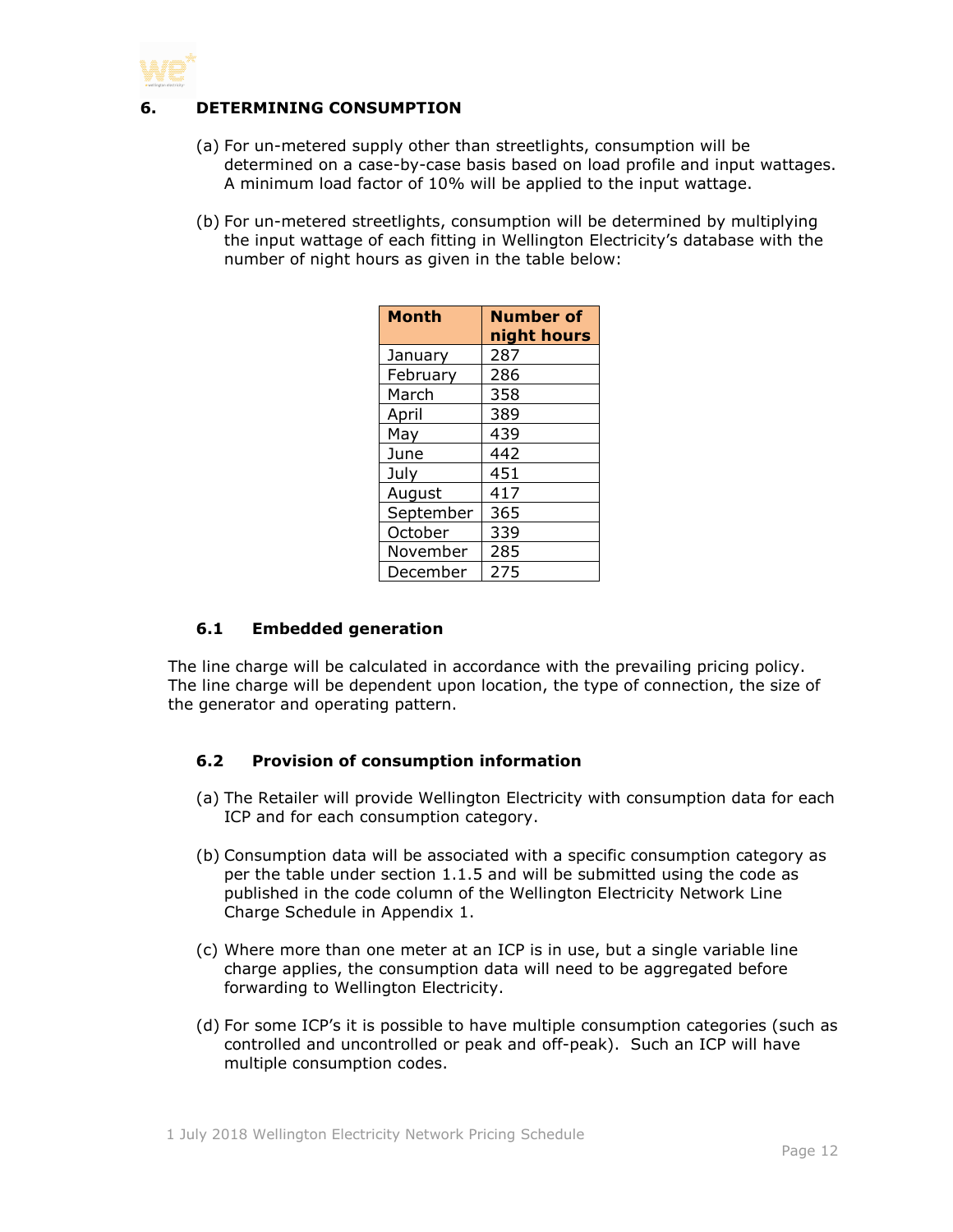

- (e) Where a half hourly meter is fitted, there will only be one consumption code. Where there is no variable charge the consumption code will still need to be included with the half hourly volume, and in such cases the billing process will not calculate any variable charge.
- (f) WELL requires EIEP3 data files from retailers for the GLV1500, GTX1500 and GTX1501 consumer groups.
- <span id="page-12-0"></span>(g) In the case of streetlights where there is no variable charge, the consumption code will still need to be included with the volume, and in such cases the billing process will not calculate any variable charge.

#### **6.2.1 Calculation of scaled and variable charges**

#### **6.2.1.1 Electricity Non-Scalable Volume definition**

Electricity Non-Scalable Volume is the loss-adjusted volume derived from Consumers identified by Wellington Electricity as being TOU (time of use) metered.

#### **6.2.1.2 Electricity Scalable Volume definition**

Electricity Scalable Volume is the loss adjusted volume derived from Consumers other than those Consumers identified in 6.2.1.1.

# **6.2.2 Reconciliation of Electricity Scalable Volume**

- <span id="page-12-1"></span>(a) Where the sum of Electricity Scalable Volume and Electricity Non-Scalable Volume (after adjustments for estimated volumes) supplied by all Retailers does not reconcile with the total Energy injected into the Network, Wellington Electricity will factor up or down the Electricity Scalable Volume, by the same percentage for all Retailers to reconcile to the total Energy injected into the Network.
- (b) The volume derived from this calculation will be the basis for calculating variable charges to scalable ICPs.
- (c) The Retailer's share of Energy injected into the Network includes any projections made by Wellington Electricity where no consumption information is provided by the Retailer for connected ICPs.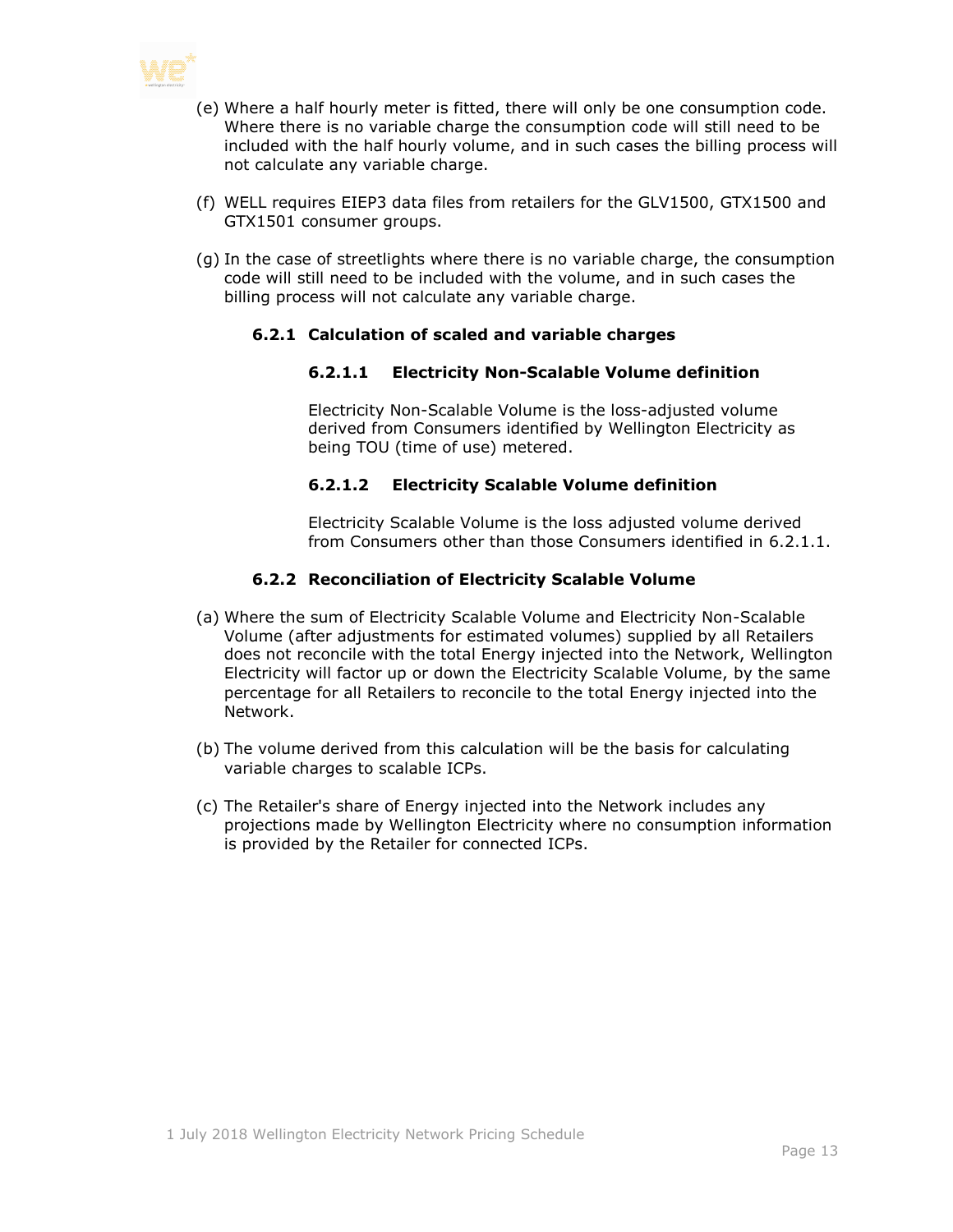<span id="page-13-0"></span>

# **6.3 Electricity network loss factors**

<span id="page-13-1"></span>Losses and Loss Factors may be reviewed and may be amended by Wellington Electricity from time to time, on reasonable notice to the Retailer, to ensure that they reflect losses on the Network as accurately as possible.

#### **6.3.1 Loss Factors**

- (a) For the purpose of calculating Network line charges, unless otherwise specified, the Loss Factors detailed in this section do not need to be applied to the measured or calculated Energy conveyed to Points of Connection.
- (b) Loss Factors will be applied to the metered Energy consumption measured at the Point of Connection for reconciliation/allocation purposes. The line charge will be applied to the metered Energy consumption (subject to further adjustment to the aggregated volume through scaling).

<span id="page-13-2"></span>

| Distribution Losses by metering voltage, transformer connection and Load |                                         |                                                                                 |                                                                             |
|--------------------------------------------------------------------------|-----------------------------------------|---------------------------------------------------------------------------------|-----------------------------------------------------------------------------|
| <b>Loss</b><br><b>Factor</b><br>code                                     | <b>Consumers</b><br>metering<br>voltage | <b>Distribution Loss ratios</b><br>with respect to the<br>injection point meter | <b>Distribution Loss</b><br><b>Factors with respect to</b><br>the ICP meter |
| VECG1                                                                    | LV.                                     | 5.01%                                                                           | 1.0527                                                                      |
| VECG2                                                                    | LV                                      | 2.72%                                                                           | 1.0280                                                                      |
| VECG3                                                                    | <b>LV</b>                               | 2.72%                                                                           | 1.0280                                                                      |
| VECG4                                                                    | <b>HV</b>                               | 1.42%                                                                           | 1.0144                                                                      |

#### **6.3.2 Electricity Network Loss Factors**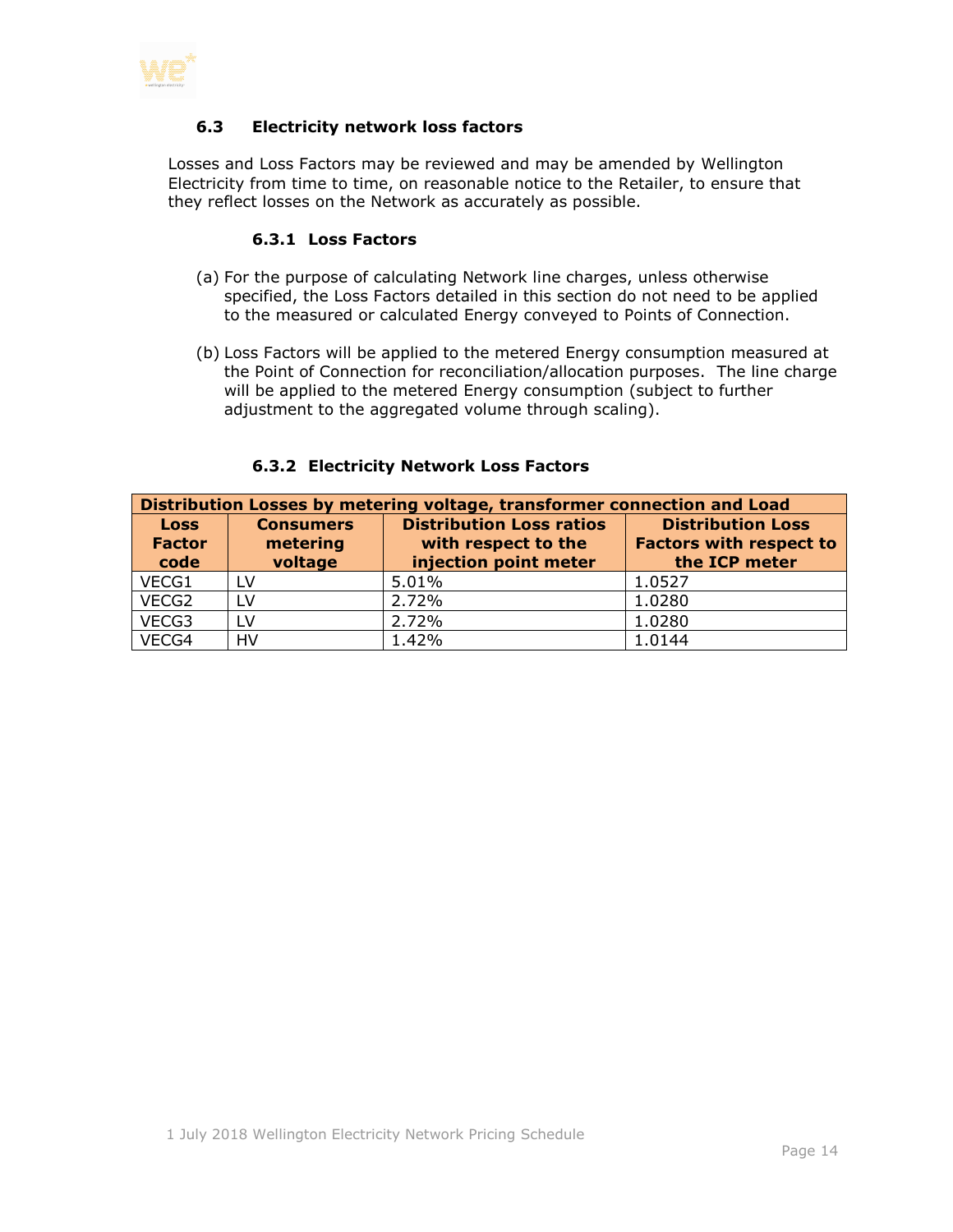<span id="page-14-0"></span>

# **6.3.3 Loss Factor look up codes**

The following table summarise the Loss Factor codes detailed in the Network Loss table above.

| <b>Wellington Network distribution Losses by Consumer group</b> |                               |                                                      |  |
|-----------------------------------------------------------------|-------------------------------|------------------------------------------------------|--|
| <b>Consumer group</b>                                           | Loss factor code (LV metered) | <b>Loss</b><br><b>Factor</b><br>code (HV<br>metered) |  |
| <b>Un-metered</b>                                               |                               |                                                      |  |
| G001                                                            | VECG1                         | $\overline{\phantom{a}}$                             |  |
| G002                                                            | VECG1                         |                                                      |  |
| <b>Residential</b>                                              |                               |                                                      |  |
| <b>RLU</b>                                                      | VECG1                         |                                                      |  |
| <b>RSU</b>                                                      | VECG1                         | $\overline{\phantom{a}}$                             |  |
| <b>Residential Electric Vehicle and Battery Storage</b>         |                               |                                                      |  |
| <b>RLUEVB</b>                                                   | VECG1                         |                                                      |  |
| <b>RSUEVB</b>                                                   | VECG1                         |                                                      |  |
| <b>General Low Voltage</b>                                      |                               |                                                      |  |
| GLV15                                                           | VECG1                         | -                                                    |  |
| GLV69                                                           | VECG1                         |                                                      |  |
| <b>GLV138</b>                                                   | VECG1                         |                                                      |  |
| <b>GLV300</b>                                                   | VECG1                         |                                                      |  |
| GLV1500                                                         | VECG3                         | VECG4                                                |  |
| <b>General Transformer</b>                                      |                               |                                                      |  |
| GTX15                                                           | VECG2                         | VECG4                                                |  |
| GTX69                                                           | VECG2                         | VECG4                                                |  |
| GTX138                                                          | VECG2                         | VECG4                                                |  |
| GTX300                                                          | VECG2                         | VECG4                                                |  |
| GTX1500                                                         | VECG3                         | VECG4                                                |  |
| GTX1501                                                         | VECG3                         | VECG4                                                |  |

# **6.3.3.1 Wellington Loss Factor look up codes**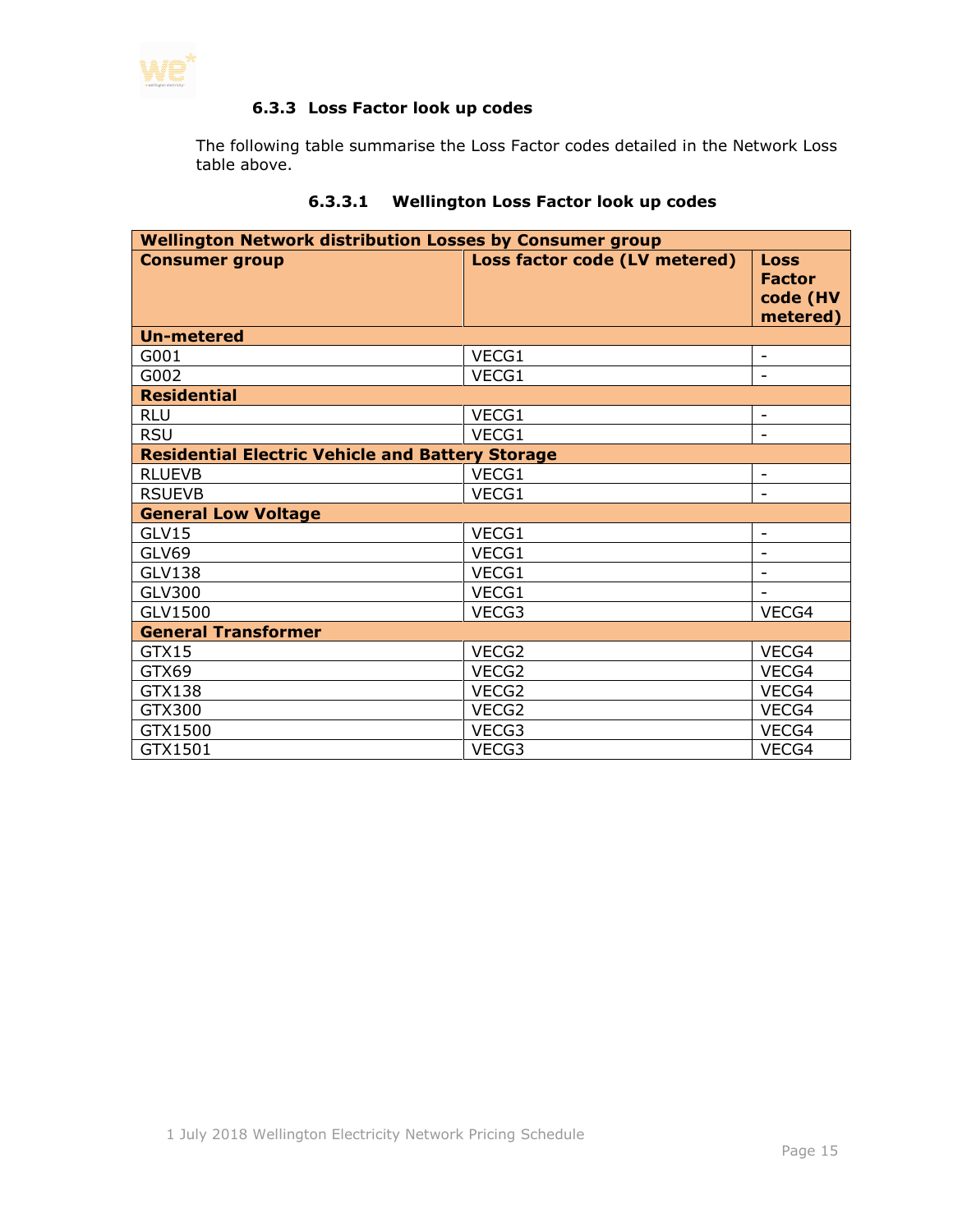

# <span id="page-15-0"></span>**6.4 Other charges - electricity**

Unless stated otherwise below, all charges will be invoiced directly to the retailer by Wellington Electricity and not to the consumer.

All non-network fault work, retailer or consumer services not listed below will be charged to the retailer on a time and materials basis at market rates.

| <b>Description</b>                                                                                                                             | Unit              | <b>Charge</b><br><b>Effective</b><br>1 July<br>2018 to<br>31 March<br>2019 |
|------------------------------------------------------------------------------------------------------------------------------------------------|-------------------|----------------------------------------------------------------------------|
| New connection fee $-$ single phase connection                                                                                                 | per connection    | \$164                                                                      |
| New connection fee $-$ two or three phase connection                                                                                           | per connection    | \$408                                                                      |
| Site visit fee                                                                                                                                 | per site visit    | \$164                                                                      |
| Permanent disconnection fee                                                                                                                    | per disconnection | \$306                                                                      |
| General Administration fee - to cover costs such as<br>late, incorrect or incomplete consumption data,<br>administering Embedded Networks, etc | per hour          | \$124                                                                      |

#### **Description of Charges**

#### **New connection fee – single phase connection**

This fee is payable when Wellington Electricity energises a new single phase Point of Connection for the first time, by inserting the icp fuse. Any additional site visits required by Wellington Electricity with regard to a new connection will incur a site visit fee. For example, where a site is not ready, insufficient or incorrect information is provided and where the physical status of a new connection needs to be inspected by Wellington Electricity.

#### **New connection fee – two or three phase connection**

This fee is payable when Wellington Electricity energises a new two or three phase point of connection for the first time, by inserting the icp fuse. Any additional site visits required by Wellington Electricity with regard to a new connection will incur a site visit fee. For example, where a site is not ready, insufficient or incorrect information is provided and where the physical status of a new connection needs to be inspected by Wellington Electricity.

#### **Site visit fee**

Payable for any site visit by Wellington Electricity, including non-network call out, temporary disconnection, temporary energisation, urgent after hours disconnection and reconnection, permanent disconnection and change of capacity (where the capacity change can be completed by changing fuse size within the existing fuse holder. Work in excess of this will be charged directly to the consumer on a time and materials basis at market rates).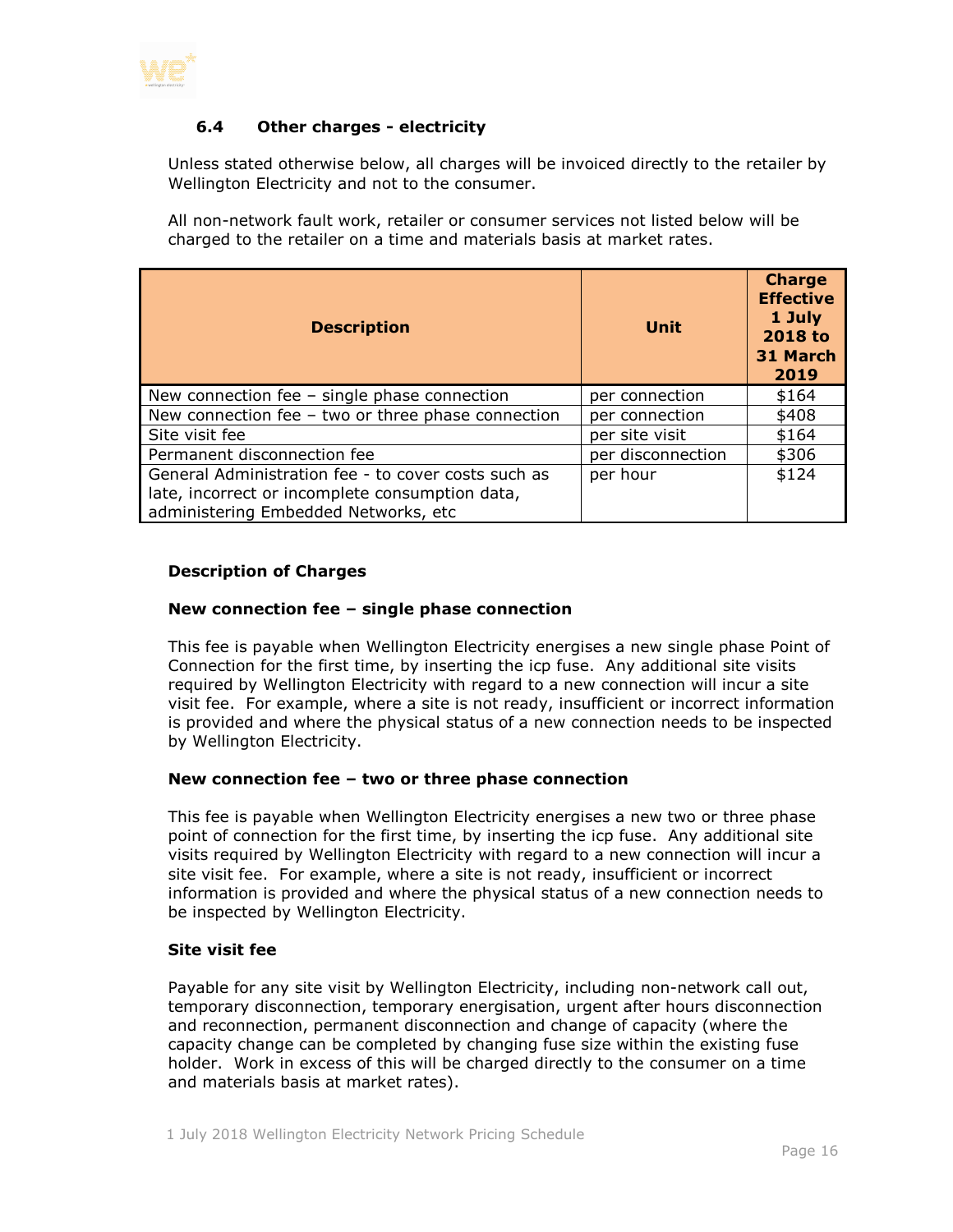

#### **Permanent disconnection fee**

Payable for permanent disconnections carried out by Wellington Electricity. Any additional site visits required by Wellington Electricity with regard to a permanent disconnection, for example where a site is not ready, will incur a site visit fee. Work in excess of standard network disconnection will be charged directly to the retailer on a time and materials basis at market rates.

#### **General administration fee (previously called "Late, incorrect or incomplete consumption fee data")**

This fee is payable where consumption data required under the Use of Network Agreement between WELL and retailers is provided late, or is incorrect or is incomplete. It will be charged on the basis of the actual time spent by a WELL employee to review, correct, validate and reconcile the information. The fee can also be charged for administering embedded networks.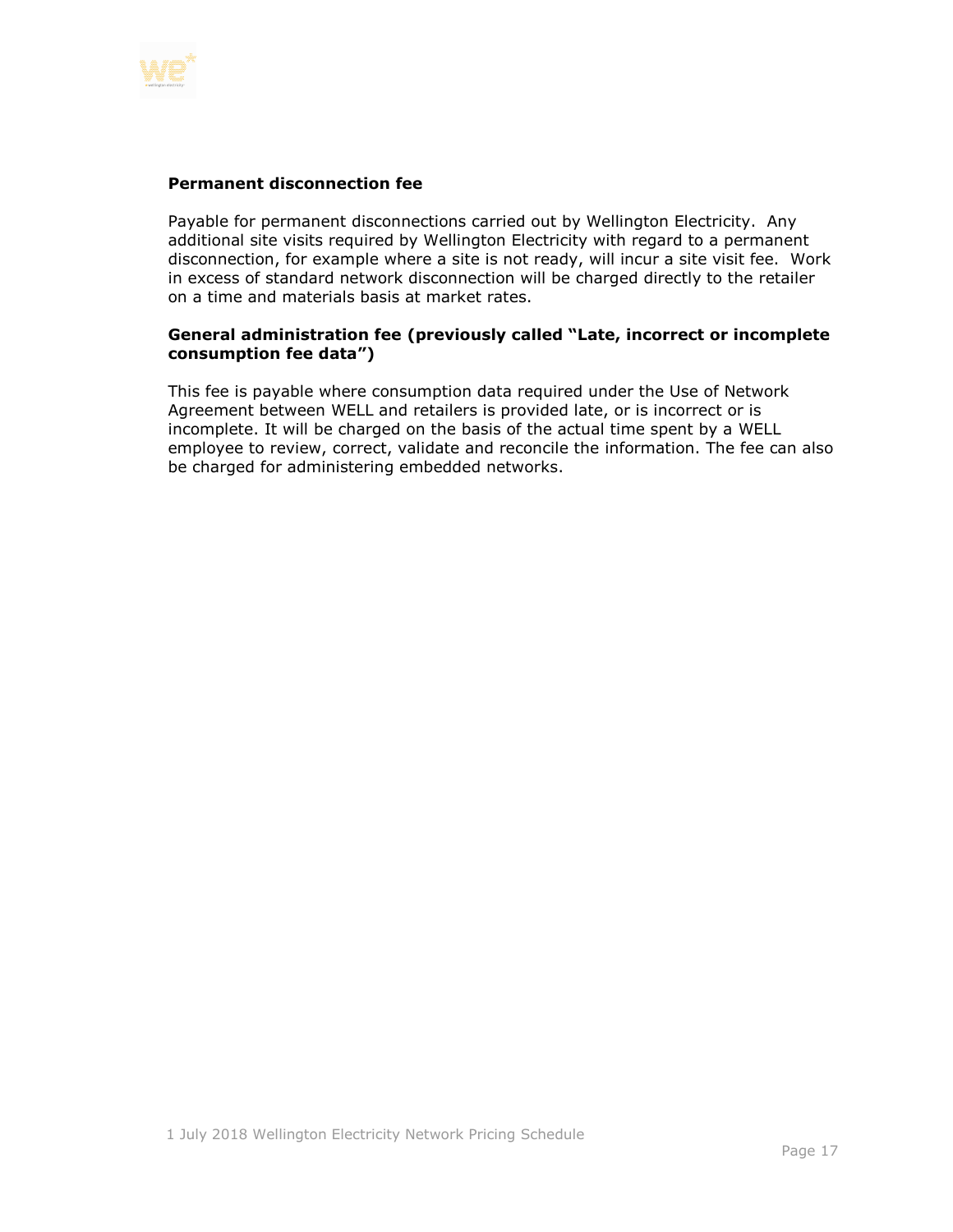

# <span id="page-17-0"></span>**APPENDIX 1: ELECTRICITY LINE CHARGE SCHEDULE**

| <b>Estimated</b><br>number of<br><b>Transmission</b><br><b>Distribution</b><br>Code<br><b>Description</b><br><b>Units</b><br>consumers as<br>and pass<br>price<br>at 31 January<br>through Price<br>2018<br><b>Residential</b><br><b>RLU-FIXD</b><br>Low user daily<br>\$/con/day<br>91.683<br>0.0900<br>0.0600<br>RLU-24UC<br>\$/kWh<br>Low user uncontrolled<br>0.0740<br>0.0418<br><b>RLU-AICO</b><br>Low user all inclusive<br>\$/kWh<br>0.0594<br>0.0335<br><b>RLU-CTRL</b><br>\$/kWh<br>Low user controlled<br>0.0357<br>0.0201<br><b>RLU-NITE</b><br>Low user night boost<br>\$/kWh<br>0.0121<br>0.0068<br>\$/kWh<br>discontinued<br><b>RLU-EVNITE</b><br>discontinued<br>Low user electric vehicle night only<br>discontinued<br>discontinued<br><b>RLU-EVDMND</b><br>\$/kW/month<br>Low user electric vehicle demand<br><b>RSU-FIXD</b><br>Standard user daily<br>\$/con/day<br>58,230<br>0.6600<br>0.4400<br>RSU-24UC<br>Standard user uncontrolled<br>\$/kWh<br>0.0463<br>0.0262<br>\$/kWh<br>0.0319<br>0.0180<br>RSU-AICO<br>Standard user all inclusive<br>\$/kWh<br><b>RSU-CTRL</b><br>Standard user controlled<br>0.0142<br>0.0080<br>\$/kWh<br>0.0111<br>0.0062<br><b>RSU-NITE</b><br>Standard user night boost<br>\$/kWh<br>discontinued<br>discontinued<br><b>RSU-EVNITE</b><br>Standard user electric vehicle night only<br>RSU-EVDMND<br>\$/kW/month<br>discontinued<br>discontinued<br>Standard user electric vehicle demand<br>Residential electric vehicle and battery storage<br>new<br>0.0600<br>0.0900<br>RLUEVB-FIXD<br>Residential EV & battery storage low user daily<br>\$/con/day<br>0.0858<br>0.0678<br>RLUEVB-PEAK<br>Residential EV & battery storage low user peak<br>\$/kWh<br>RLUEVB-OFFPEAK Residential EV & battery storage low user off-peak <sup>2</sup><br>0.0381<br>0.0302<br>\$/kWh<br>0.0357<br>0.0201<br>RLUEVB-CTRL<br>Residential EV & battery storage low user controlled<br>\$/kWh<br>new<br>0.6600<br>0.4400<br>RSUEVB-FIXD<br>Residential EV & battery storage standard user daily<br>\$/con/day<br>0.0487<br>RSUEVB-PEAK<br>Residential EV & battery storage standard user peak<br>0.0616<br>\$/kWh<br>0.0140<br>0.0110<br>RSUEVB-OFFPEAI Residential EV & battery storage standard user off-peak <sup>2</sup><br>\$/kWh<br>0.0142<br>0.0080<br>RSUEVB-CTRL<br>Residential EV & battery storage standard user controlled<br>\$/kWh<br><b>General low voltage connection</b><br>5,071<br>0.4002<br>0.2264<br>GLV15-FIXD<br>General low voltage <= 15kVA daily<br>\$/con/day<br>0.0362<br>0.0205<br>GLV15-24UC<br>General low voltage <= 15kVA uncontrolled<br>\$/kWh<br>9,982<br>0.9901<br>0.5600<br>GLV69-FIXD<br>General low voltage >15kVA and <= 69kVA daily<br>\$/con/day<br>0.0250<br>0.0142<br><b>SLV69-24UC</b><br>General low voltage >15kVA and <= 69kVA uncontrolled<br>\$/kWh<br>383<br>5.6101<br>3.1732<br>GLV138-FIXD<br>General low voltage >69kVA and <= 138kVA daily<br>\$/con/day<br>0.0297<br>0.0168<br>GLV138-24UC<br>General low voltage >69kVA and <= 138kVA uncontrolled<br>\$/kWh<br>338<br>GLV300-FIXD<br>General low voltage >138kVA and <= 300kVA daily<br>\$/con/day<br>7.9916<br>4.5202<br>0.0123<br>0.0070<br>GLV300-24UC<br>General low voltage >138kVA and <= 300kVA uncontrolled<br>\$/kWh<br>219<br>20.1516<br>11.3980<br>GLV1500-FIXD<br>General low voltage >300kVA and <= 1500kVA daily<br>\$/con/day<br>0.0055<br>0.0031<br>GLV1500-24UC<br>General low voltage >300kVA and <= 1500kVA uncontrolled<br>\$/kWh<br>4.8879<br>2.7647<br>GLV1500-DAMD<br>General low voltage >300kVA and <= 1500kVA demand<br>\$/kVA/month<br>General transformer connection<br>\$/con/day<br>$\overline{2}$<br>GTX15-FIXD<br>0.3633<br>0.2056<br>General transformer <= 15kVA daily<br>0.0337<br>0.0191<br>\$/kWh<br>GTX15-24UC<br>General transformer <= 15kVA uncontrolled<br>\$/con/day<br>20<br>0.8985<br>0.5081<br>GTX69-FIXD<br>General transformer >15kVA and <= 69kVA daily<br>0.0236<br>0.0133<br>GTX69-24UC<br>General transformer >15kVA and <= 69kVA uncontrolled<br>\$/kWh<br>17<br>\$/con/day<br>5.0906<br>2.8793<br>GTX138-FIXD<br>General transformer >69kVA and <= 138kVA daily<br>0.0157<br>0.0278<br>GTX138-24UC<br>General transformer >69kVA and <= 138kVA uncontrolled<br>\$/kWh<br>\$/con/day<br>92<br>7.2515<br>4.1016<br>GTX300-FIXD<br>General transformer >138kVA and <= 300kVA daily<br>0.0115<br>0.0065<br>GTX300-24UC<br>\$/kWh<br>General transformer >138kVA and <= 300kVA uncontrolled<br>190<br>15.6461<br>8.8497<br>GTX1500-FIXD<br>General transformer >300kVA and <= 1500kVA daily<br>\$/con/day<br>\$/kWh<br>0.0045<br>0.0025<br>GTX1500-24UC<br>General transformer >300kVA and <= 1500kVA uncontrolled<br>0.0106<br>0.0061<br>GTX1500-CAPY<br>General transformer >300kVA and <= 1500kVA capacit<br>\$/kVA/day<br>4.1085<br>2.3238<br>GTX1500-DAMD<br>General transformer >300kVA and <= 1500kVA demand<br>\$/kVA/month<br>\$/con/day<br>GTX1501-FIXD<br>General transformer >1500kVA connection daily<br>34<br>0.0348<br>0.0197<br>\$/kWh<br>GTX1501-24UC<br>General transformer >1500kVA connection uncontrolled<br>0.0009<br>0.0006<br>0.0189<br>0.0107<br>GTX1501-CAPY<br>General transformer >1500kVA connection capacity<br>\$/kVA/day<br>General transformer >1500kVA connection on-peak demand <sup>3</sup><br>7.7410<br>4.3784<br>GTX1501-DOPC<br>\$/kW/month<br>5.5896<br>3.1616<br>GTX1501-PWRF<br>General transformer, >1500kVA connection, pow er factor<br>\$/kVAr/month<br><b>Unmetered</b><br>506<br>\$/fitting/day<br>0.0276<br>0.0156<br>G001-FIXD<br>Non-street lighting daily<br>0.0895<br>0.0507<br>G001-24UC<br>\$/kWh<br>Non-street lighting uncontrolled<br>\$/fitting/day<br>333<br>0.1385<br>0.0838<br>G002-FIXD<br>Street lighting daily<br>0.0000<br>0.0000<br>\$/kWh<br>G002-24UC<br>Street lighting uncontrolled | effective 1 July 2018        |  |  |  |
|---------------------------------------------------------------------------------------------------------------------------------------------------------------------------------------------------------------------------------------------------------------------------------------------------------------------------------------------------------------------------------------------------------------------------------------------------------------------------------------------------------------------------------------------------------------------------------------------------------------------------------------------------------------------------------------------------------------------------------------------------------------------------------------------------------------------------------------------------------------------------------------------------------------------------------------------------------------------------------------------------------------------------------------------------------------------------------------------------------------------------------------------------------------------------------------------------------------------------------------------------------------------------------------------------------------------------------------------------------------------------------------------------------------------------------------------------------------------------------------------------------------------------------------------------------------------------------------------------------------------------------------------------------------------------------------------------------------------------------------------------------------------------------------------------------------------------------------------------------------------------------------------------------------------------------------------------------------------------------------------------------------------------------------------------------------------------------------------------------------------------------------------------------------------------------------------------------------------------------------------------------------------------------------------------------------------------------------------------------------------------------------------------------------------------------------------------------------------------------------------------------------------------------------------------------------------------------------------------------------------------------------------------------------------------------------------------------------------------------------------------------------------------------------------------------------------------------------------------------------------------------------------------------------------------------------------------------------------------------------------------------------------------------------------------------------------------------------------------------------------------------------------------------------------------------------------------------------------------------------------------------------------------------------------------------------------------------------------------------------------------------------------------------------------------------------------------------------------------------------------------------------------------------------------------------------------------------------------------------------------------------------------------------------------------------------------------------------------------------------------------------------------------------------------------------------------------------------------------------------------------------------------------------------------------------------------------------------------------------------------------------------------------------------------------------------------------------------------------------------------------------------------------------------------------------------------------------------------------------------------------------------------------------------------------------------------------------------------------------------------------------------------------------------------------------------------------------------------------------------------------------------------------------------------------------------------------------------------------------------------------------------------------------------------------------------------------------------------------------------------------------------------------------------------------------------------------------------------------------------------------------------------------------------------------------------------------------------------------------------------------------------------------------------------------------------------------------------------------------------------------------------------------------------------------------------------------------------------------------------------------------------------------------------------------------------------------------------------------------------------------------------------------------------------------------------------------------------------------------------------------------------------------------------------------------------------------------------------------------------------------------------------------------------------------------------------------------------------------------------------------------------------------------------------------------------------------------------------------------------|------------------------------|--|--|--|
|                                                                                                                                                                                                                                                                                                                                                                                                                                                                                                                                                                                                                                                                                                                                                                                                                                                                                                                                                                                                                                                                                                                                                                                                                                                                                                                                                                                                                                                                                                                                                                                                                                                                                                                                                                                                                                                                                                                                                                                                                                                                                                                                                                                                                                                                                                                                                                                                                                                                                                                                                                                                                                                                                                                                                                                                                                                                                                                                                                                                                                                                                                                                                                                                                                                                                                                                                                                                                                                                                                                                                                                                                                                                                                                                                                                                                                                                                                                                                                                                                                                                                                                                                                                                                                                                                                                                                                                                                                                                                                                                                                                                                                                                                                                                                                                                                                                                                                                                                                                                                                                                                                                                                                                                                                                                                                                                                                                                                                                                                                                                                                                                                                                                                                                                                                                                                                                               | <b>Delivery</b><br>Price     |  |  |  |
|                                                                                                                                                                                                                                                                                                                                                                                                                                                                                                                                                                                                                                                                                                                                                                                                                                                                                                                                                                                                                                                                                                                                                                                                                                                                                                                                                                                                                                                                                                                                                                                                                                                                                                                                                                                                                                                                                                                                                                                                                                                                                                                                                                                                                                                                                                                                                                                                                                                                                                                                                                                                                                                                                                                                                                                                                                                                                                                                                                                                                                                                                                                                                                                                                                                                                                                                                                                                                                                                                                                                                                                                                                                                                                                                                                                                                                                                                                                                                                                                                                                                                                                                                                                                                                                                                                                                                                                                                                                                                                                                                                                                                                                                                                                                                                                                                                                                                                                                                                                                                                                                                                                                                                                                                                                                                                                                                                                                                                                                                                                                                                                                                                                                                                                                                                                                                                                               |                              |  |  |  |
|                                                                                                                                                                                                                                                                                                                                                                                                                                                                                                                                                                                                                                                                                                                                                                                                                                                                                                                                                                                                                                                                                                                                                                                                                                                                                                                                                                                                                                                                                                                                                                                                                                                                                                                                                                                                                                                                                                                                                                                                                                                                                                                                                                                                                                                                                                                                                                                                                                                                                                                                                                                                                                                                                                                                                                                                                                                                                                                                                                                                                                                                                                                                                                                                                                                                                                                                                                                                                                                                                                                                                                                                                                                                                                                                                                                                                                                                                                                                                                                                                                                                                                                                                                                                                                                                                                                                                                                                                                                                                                                                                                                                                                                                                                                                                                                                                                                                                                                                                                                                                                                                                                                                                                                                                                                                                                                                                                                                                                                                                                                                                                                                                                                                                                                                                                                                                                                               | 0.1500                       |  |  |  |
|                                                                                                                                                                                                                                                                                                                                                                                                                                                                                                                                                                                                                                                                                                                                                                                                                                                                                                                                                                                                                                                                                                                                                                                                                                                                                                                                                                                                                                                                                                                                                                                                                                                                                                                                                                                                                                                                                                                                                                                                                                                                                                                                                                                                                                                                                                                                                                                                                                                                                                                                                                                                                                                                                                                                                                                                                                                                                                                                                                                                                                                                                                                                                                                                                                                                                                                                                                                                                                                                                                                                                                                                                                                                                                                                                                                                                                                                                                                                                                                                                                                                                                                                                                                                                                                                                                                                                                                                                                                                                                                                                                                                                                                                                                                                                                                                                                                                                                                                                                                                                                                                                                                                                                                                                                                                                                                                                                                                                                                                                                                                                                                                                                                                                                                                                                                                                                                               | 0.1158                       |  |  |  |
|                                                                                                                                                                                                                                                                                                                                                                                                                                                                                                                                                                                                                                                                                                                                                                                                                                                                                                                                                                                                                                                                                                                                                                                                                                                                                                                                                                                                                                                                                                                                                                                                                                                                                                                                                                                                                                                                                                                                                                                                                                                                                                                                                                                                                                                                                                                                                                                                                                                                                                                                                                                                                                                                                                                                                                                                                                                                                                                                                                                                                                                                                                                                                                                                                                                                                                                                                                                                                                                                                                                                                                                                                                                                                                                                                                                                                                                                                                                                                                                                                                                                                                                                                                                                                                                                                                                                                                                                                                                                                                                                                                                                                                                                                                                                                                                                                                                                                                                                                                                                                                                                                                                                                                                                                                                                                                                                                                                                                                                                                                                                                                                                                                                                                                                                                                                                                                                               | 0.0929                       |  |  |  |
|                                                                                                                                                                                                                                                                                                                                                                                                                                                                                                                                                                                                                                                                                                                                                                                                                                                                                                                                                                                                                                                                                                                                                                                                                                                                                                                                                                                                                                                                                                                                                                                                                                                                                                                                                                                                                                                                                                                                                                                                                                                                                                                                                                                                                                                                                                                                                                                                                                                                                                                                                                                                                                                                                                                                                                                                                                                                                                                                                                                                                                                                                                                                                                                                                                                                                                                                                                                                                                                                                                                                                                                                                                                                                                                                                                                                                                                                                                                                                                                                                                                                                                                                                                                                                                                                                                                                                                                                                                                                                                                                                                                                                                                                                                                                                                                                                                                                                                                                                                                                                                                                                                                                                                                                                                                                                                                                                                                                                                                                                                                                                                                                                                                                                                                                                                                                                                                               | 0.0558                       |  |  |  |
|                                                                                                                                                                                                                                                                                                                                                                                                                                                                                                                                                                                                                                                                                                                                                                                                                                                                                                                                                                                                                                                                                                                                                                                                                                                                                                                                                                                                                                                                                                                                                                                                                                                                                                                                                                                                                                                                                                                                                                                                                                                                                                                                                                                                                                                                                                                                                                                                                                                                                                                                                                                                                                                                                                                                                                                                                                                                                                                                                                                                                                                                                                                                                                                                                                                                                                                                                                                                                                                                                                                                                                                                                                                                                                                                                                                                                                                                                                                                                                                                                                                                                                                                                                                                                                                                                                                                                                                                                                                                                                                                                                                                                                                                                                                                                                                                                                                                                                                                                                                                                                                                                                                                                                                                                                                                                                                                                                                                                                                                                                                                                                                                                                                                                                                                                                                                                                                               | 0.0189<br>discontinued       |  |  |  |
|                                                                                                                                                                                                                                                                                                                                                                                                                                                                                                                                                                                                                                                                                                                                                                                                                                                                                                                                                                                                                                                                                                                                                                                                                                                                                                                                                                                                                                                                                                                                                                                                                                                                                                                                                                                                                                                                                                                                                                                                                                                                                                                                                                                                                                                                                                                                                                                                                                                                                                                                                                                                                                                                                                                                                                                                                                                                                                                                                                                                                                                                                                                                                                                                                                                                                                                                                                                                                                                                                                                                                                                                                                                                                                                                                                                                                                                                                                                                                                                                                                                                                                                                                                                                                                                                                                                                                                                                                                                                                                                                                                                                                                                                                                                                                                                                                                                                                                                                                                                                                                                                                                                                                                                                                                                                                                                                                                                                                                                                                                                                                                                                                                                                                                                                                                                                                                                               | discontinued                 |  |  |  |
|                                                                                                                                                                                                                                                                                                                                                                                                                                                                                                                                                                                                                                                                                                                                                                                                                                                                                                                                                                                                                                                                                                                                                                                                                                                                                                                                                                                                                                                                                                                                                                                                                                                                                                                                                                                                                                                                                                                                                                                                                                                                                                                                                                                                                                                                                                                                                                                                                                                                                                                                                                                                                                                                                                                                                                                                                                                                                                                                                                                                                                                                                                                                                                                                                                                                                                                                                                                                                                                                                                                                                                                                                                                                                                                                                                                                                                                                                                                                                                                                                                                                                                                                                                                                                                                                                                                                                                                                                                                                                                                                                                                                                                                                                                                                                                                                                                                                                                                                                                                                                                                                                                                                                                                                                                                                                                                                                                                                                                                                                                                                                                                                                                                                                                                                                                                                                                                               | 1.1000                       |  |  |  |
|                                                                                                                                                                                                                                                                                                                                                                                                                                                                                                                                                                                                                                                                                                                                                                                                                                                                                                                                                                                                                                                                                                                                                                                                                                                                                                                                                                                                                                                                                                                                                                                                                                                                                                                                                                                                                                                                                                                                                                                                                                                                                                                                                                                                                                                                                                                                                                                                                                                                                                                                                                                                                                                                                                                                                                                                                                                                                                                                                                                                                                                                                                                                                                                                                                                                                                                                                                                                                                                                                                                                                                                                                                                                                                                                                                                                                                                                                                                                                                                                                                                                                                                                                                                                                                                                                                                                                                                                                                                                                                                                                                                                                                                                                                                                                                                                                                                                                                                                                                                                                                                                                                                                                                                                                                                                                                                                                                                                                                                                                                                                                                                                                                                                                                                                                                                                                                                               | 0.0725                       |  |  |  |
|                                                                                                                                                                                                                                                                                                                                                                                                                                                                                                                                                                                                                                                                                                                                                                                                                                                                                                                                                                                                                                                                                                                                                                                                                                                                                                                                                                                                                                                                                                                                                                                                                                                                                                                                                                                                                                                                                                                                                                                                                                                                                                                                                                                                                                                                                                                                                                                                                                                                                                                                                                                                                                                                                                                                                                                                                                                                                                                                                                                                                                                                                                                                                                                                                                                                                                                                                                                                                                                                                                                                                                                                                                                                                                                                                                                                                                                                                                                                                                                                                                                                                                                                                                                                                                                                                                                                                                                                                                                                                                                                                                                                                                                                                                                                                                                                                                                                                                                                                                                                                                                                                                                                                                                                                                                                                                                                                                                                                                                                                                                                                                                                                                                                                                                                                                                                                                                               | 0.0499                       |  |  |  |
|                                                                                                                                                                                                                                                                                                                                                                                                                                                                                                                                                                                                                                                                                                                                                                                                                                                                                                                                                                                                                                                                                                                                                                                                                                                                                                                                                                                                                                                                                                                                                                                                                                                                                                                                                                                                                                                                                                                                                                                                                                                                                                                                                                                                                                                                                                                                                                                                                                                                                                                                                                                                                                                                                                                                                                                                                                                                                                                                                                                                                                                                                                                                                                                                                                                                                                                                                                                                                                                                                                                                                                                                                                                                                                                                                                                                                                                                                                                                                                                                                                                                                                                                                                                                                                                                                                                                                                                                                                                                                                                                                                                                                                                                                                                                                                                                                                                                                                                                                                                                                                                                                                                                                                                                                                                                                                                                                                                                                                                                                                                                                                                                                                                                                                                                                                                                                                                               | 0.0222                       |  |  |  |
|                                                                                                                                                                                                                                                                                                                                                                                                                                                                                                                                                                                                                                                                                                                                                                                                                                                                                                                                                                                                                                                                                                                                                                                                                                                                                                                                                                                                                                                                                                                                                                                                                                                                                                                                                                                                                                                                                                                                                                                                                                                                                                                                                                                                                                                                                                                                                                                                                                                                                                                                                                                                                                                                                                                                                                                                                                                                                                                                                                                                                                                                                                                                                                                                                                                                                                                                                                                                                                                                                                                                                                                                                                                                                                                                                                                                                                                                                                                                                                                                                                                                                                                                                                                                                                                                                                                                                                                                                                                                                                                                                                                                                                                                                                                                                                                                                                                                                                                                                                                                                                                                                                                                                                                                                                                                                                                                                                                                                                                                                                                                                                                                                                                                                                                                                                                                                                                               | 0.0173                       |  |  |  |
|                                                                                                                                                                                                                                                                                                                                                                                                                                                                                                                                                                                                                                                                                                                                                                                                                                                                                                                                                                                                                                                                                                                                                                                                                                                                                                                                                                                                                                                                                                                                                                                                                                                                                                                                                                                                                                                                                                                                                                                                                                                                                                                                                                                                                                                                                                                                                                                                                                                                                                                                                                                                                                                                                                                                                                                                                                                                                                                                                                                                                                                                                                                                                                                                                                                                                                                                                                                                                                                                                                                                                                                                                                                                                                                                                                                                                                                                                                                                                                                                                                                                                                                                                                                                                                                                                                                                                                                                                                                                                                                                                                                                                                                                                                                                                                                                                                                                                                                                                                                                                                                                                                                                                                                                                                                                                                                                                                                                                                                                                                                                                                                                                                                                                                                                                                                                                                                               | discontinued<br>discontinued |  |  |  |
|                                                                                                                                                                                                                                                                                                                                                                                                                                                                                                                                                                                                                                                                                                                                                                                                                                                                                                                                                                                                                                                                                                                                                                                                                                                                                                                                                                                                                                                                                                                                                                                                                                                                                                                                                                                                                                                                                                                                                                                                                                                                                                                                                                                                                                                                                                                                                                                                                                                                                                                                                                                                                                                                                                                                                                                                                                                                                                                                                                                                                                                                                                                                                                                                                                                                                                                                                                                                                                                                                                                                                                                                                                                                                                                                                                                                                                                                                                                                                                                                                                                                                                                                                                                                                                                                                                                                                                                                                                                                                                                                                                                                                                                                                                                                                                                                                                                                                                                                                                                                                                                                                                                                                                                                                                                                                                                                                                                                                                                                                                                                                                                                                                                                                                                                                                                                                                                               |                              |  |  |  |
|                                                                                                                                                                                                                                                                                                                                                                                                                                                                                                                                                                                                                                                                                                                                                                                                                                                                                                                                                                                                                                                                                                                                                                                                                                                                                                                                                                                                                                                                                                                                                                                                                                                                                                                                                                                                                                                                                                                                                                                                                                                                                                                                                                                                                                                                                                                                                                                                                                                                                                                                                                                                                                                                                                                                                                                                                                                                                                                                                                                                                                                                                                                                                                                                                                                                                                                                                                                                                                                                                                                                                                                                                                                                                                                                                                                                                                                                                                                                                                                                                                                                                                                                                                                                                                                                                                                                                                                                                                                                                                                                                                                                                                                                                                                                                                                                                                                                                                                                                                                                                                                                                                                                                                                                                                                                                                                                                                                                                                                                                                                                                                                                                                                                                                                                                                                                                                                               | 0.1500                       |  |  |  |
|                                                                                                                                                                                                                                                                                                                                                                                                                                                                                                                                                                                                                                                                                                                                                                                                                                                                                                                                                                                                                                                                                                                                                                                                                                                                                                                                                                                                                                                                                                                                                                                                                                                                                                                                                                                                                                                                                                                                                                                                                                                                                                                                                                                                                                                                                                                                                                                                                                                                                                                                                                                                                                                                                                                                                                                                                                                                                                                                                                                                                                                                                                                                                                                                                                                                                                                                                                                                                                                                                                                                                                                                                                                                                                                                                                                                                                                                                                                                                                                                                                                                                                                                                                                                                                                                                                                                                                                                                                                                                                                                                                                                                                                                                                                                                                                                                                                                                                                                                                                                                                                                                                                                                                                                                                                                                                                                                                                                                                                                                                                                                                                                                                                                                                                                                                                                                                                               | 0.1536                       |  |  |  |
|                                                                                                                                                                                                                                                                                                                                                                                                                                                                                                                                                                                                                                                                                                                                                                                                                                                                                                                                                                                                                                                                                                                                                                                                                                                                                                                                                                                                                                                                                                                                                                                                                                                                                                                                                                                                                                                                                                                                                                                                                                                                                                                                                                                                                                                                                                                                                                                                                                                                                                                                                                                                                                                                                                                                                                                                                                                                                                                                                                                                                                                                                                                                                                                                                                                                                                                                                                                                                                                                                                                                                                                                                                                                                                                                                                                                                                                                                                                                                                                                                                                                                                                                                                                                                                                                                                                                                                                                                                                                                                                                                                                                                                                                                                                                                                                                                                                                                                                                                                                                                                                                                                                                                                                                                                                                                                                                                                                                                                                                                                                                                                                                                                                                                                                                                                                                                                                               | 0.0683                       |  |  |  |
|                                                                                                                                                                                                                                                                                                                                                                                                                                                                                                                                                                                                                                                                                                                                                                                                                                                                                                                                                                                                                                                                                                                                                                                                                                                                                                                                                                                                                                                                                                                                                                                                                                                                                                                                                                                                                                                                                                                                                                                                                                                                                                                                                                                                                                                                                                                                                                                                                                                                                                                                                                                                                                                                                                                                                                                                                                                                                                                                                                                                                                                                                                                                                                                                                                                                                                                                                                                                                                                                                                                                                                                                                                                                                                                                                                                                                                                                                                                                                                                                                                                                                                                                                                                                                                                                                                                                                                                                                                                                                                                                                                                                                                                                                                                                                                                                                                                                                                                                                                                                                                                                                                                                                                                                                                                                                                                                                                                                                                                                                                                                                                                                                                                                                                                                                                                                                                                               | 0.0558                       |  |  |  |
|                                                                                                                                                                                                                                                                                                                                                                                                                                                                                                                                                                                                                                                                                                                                                                                                                                                                                                                                                                                                                                                                                                                                                                                                                                                                                                                                                                                                                                                                                                                                                                                                                                                                                                                                                                                                                                                                                                                                                                                                                                                                                                                                                                                                                                                                                                                                                                                                                                                                                                                                                                                                                                                                                                                                                                                                                                                                                                                                                                                                                                                                                                                                                                                                                                                                                                                                                                                                                                                                                                                                                                                                                                                                                                                                                                                                                                                                                                                                                                                                                                                                                                                                                                                                                                                                                                                                                                                                                                                                                                                                                                                                                                                                                                                                                                                                                                                                                                                                                                                                                                                                                                                                                                                                                                                                                                                                                                                                                                                                                                                                                                                                                                                                                                                                                                                                                                                               | 1.1000                       |  |  |  |
|                                                                                                                                                                                                                                                                                                                                                                                                                                                                                                                                                                                                                                                                                                                                                                                                                                                                                                                                                                                                                                                                                                                                                                                                                                                                                                                                                                                                                                                                                                                                                                                                                                                                                                                                                                                                                                                                                                                                                                                                                                                                                                                                                                                                                                                                                                                                                                                                                                                                                                                                                                                                                                                                                                                                                                                                                                                                                                                                                                                                                                                                                                                                                                                                                                                                                                                                                                                                                                                                                                                                                                                                                                                                                                                                                                                                                                                                                                                                                                                                                                                                                                                                                                                                                                                                                                                                                                                                                                                                                                                                                                                                                                                                                                                                                                                                                                                                                                                                                                                                                                                                                                                                                                                                                                                                                                                                                                                                                                                                                                                                                                                                                                                                                                                                                                                                                                                               | 0.1103<br>0.0250             |  |  |  |
|                                                                                                                                                                                                                                                                                                                                                                                                                                                                                                                                                                                                                                                                                                                                                                                                                                                                                                                                                                                                                                                                                                                                                                                                                                                                                                                                                                                                                                                                                                                                                                                                                                                                                                                                                                                                                                                                                                                                                                                                                                                                                                                                                                                                                                                                                                                                                                                                                                                                                                                                                                                                                                                                                                                                                                                                                                                                                                                                                                                                                                                                                                                                                                                                                                                                                                                                                                                                                                                                                                                                                                                                                                                                                                                                                                                                                                                                                                                                                                                                                                                                                                                                                                                                                                                                                                                                                                                                                                                                                                                                                                                                                                                                                                                                                                                                                                                                                                                                                                                                                                                                                                                                                                                                                                                                                                                                                                                                                                                                                                                                                                                                                                                                                                                                                                                                                                                               | 0.0222                       |  |  |  |
|                                                                                                                                                                                                                                                                                                                                                                                                                                                                                                                                                                                                                                                                                                                                                                                                                                                                                                                                                                                                                                                                                                                                                                                                                                                                                                                                                                                                                                                                                                                                                                                                                                                                                                                                                                                                                                                                                                                                                                                                                                                                                                                                                                                                                                                                                                                                                                                                                                                                                                                                                                                                                                                                                                                                                                                                                                                                                                                                                                                                                                                                                                                                                                                                                                                                                                                                                                                                                                                                                                                                                                                                                                                                                                                                                                                                                                                                                                                                                                                                                                                                                                                                                                                                                                                                                                                                                                                                                                                                                                                                                                                                                                                                                                                                                                                                                                                                                                                                                                                                                                                                                                                                                                                                                                                                                                                                                                                                                                                                                                                                                                                                                                                                                                                                                                                                                                                               |                              |  |  |  |
|                                                                                                                                                                                                                                                                                                                                                                                                                                                                                                                                                                                                                                                                                                                                                                                                                                                                                                                                                                                                                                                                                                                                                                                                                                                                                                                                                                                                                                                                                                                                                                                                                                                                                                                                                                                                                                                                                                                                                                                                                                                                                                                                                                                                                                                                                                                                                                                                                                                                                                                                                                                                                                                                                                                                                                                                                                                                                                                                                                                                                                                                                                                                                                                                                                                                                                                                                                                                                                                                                                                                                                                                                                                                                                                                                                                                                                                                                                                                                                                                                                                                                                                                                                                                                                                                                                                                                                                                                                                                                                                                                                                                                                                                                                                                                                                                                                                                                                                                                                                                                                                                                                                                                                                                                                                                                                                                                                                                                                                                                                                                                                                                                                                                                                                                                                                                                                                               |                              |  |  |  |
|                                                                                                                                                                                                                                                                                                                                                                                                                                                                                                                                                                                                                                                                                                                                                                                                                                                                                                                                                                                                                                                                                                                                                                                                                                                                                                                                                                                                                                                                                                                                                                                                                                                                                                                                                                                                                                                                                                                                                                                                                                                                                                                                                                                                                                                                                                                                                                                                                                                                                                                                                                                                                                                                                                                                                                                                                                                                                                                                                                                                                                                                                                                                                                                                                                                                                                                                                                                                                                                                                                                                                                                                                                                                                                                                                                                                                                                                                                                                                                                                                                                                                                                                                                                                                                                                                                                                                                                                                                                                                                                                                                                                                                                                                                                                                                                                                                                                                                                                                                                                                                                                                                                                                                                                                                                                                                                                                                                                                                                                                                                                                                                                                                                                                                                                                                                                                                                               | 0.6266                       |  |  |  |
|                                                                                                                                                                                                                                                                                                                                                                                                                                                                                                                                                                                                                                                                                                                                                                                                                                                                                                                                                                                                                                                                                                                                                                                                                                                                                                                                                                                                                                                                                                                                                                                                                                                                                                                                                                                                                                                                                                                                                                                                                                                                                                                                                                                                                                                                                                                                                                                                                                                                                                                                                                                                                                                                                                                                                                                                                                                                                                                                                                                                                                                                                                                                                                                                                                                                                                                                                                                                                                                                                                                                                                                                                                                                                                                                                                                                                                                                                                                                                                                                                                                                                                                                                                                                                                                                                                                                                                                                                                                                                                                                                                                                                                                                                                                                                                                                                                                                                                                                                                                                                                                                                                                                                                                                                                                                                                                                                                                                                                                                                                                                                                                                                                                                                                                                                                                                                                                               | 0.0567                       |  |  |  |
|                                                                                                                                                                                                                                                                                                                                                                                                                                                                                                                                                                                                                                                                                                                                                                                                                                                                                                                                                                                                                                                                                                                                                                                                                                                                                                                                                                                                                                                                                                                                                                                                                                                                                                                                                                                                                                                                                                                                                                                                                                                                                                                                                                                                                                                                                                                                                                                                                                                                                                                                                                                                                                                                                                                                                                                                                                                                                                                                                                                                                                                                                                                                                                                                                                                                                                                                                                                                                                                                                                                                                                                                                                                                                                                                                                                                                                                                                                                                                                                                                                                                                                                                                                                                                                                                                                                                                                                                                                                                                                                                                                                                                                                                                                                                                                                                                                                                                                                                                                                                                                                                                                                                                                                                                                                                                                                                                                                                                                                                                                                                                                                                                                                                                                                                                                                                                                                               | 1.5501<br>0.0392             |  |  |  |
|                                                                                                                                                                                                                                                                                                                                                                                                                                                                                                                                                                                                                                                                                                                                                                                                                                                                                                                                                                                                                                                                                                                                                                                                                                                                                                                                                                                                                                                                                                                                                                                                                                                                                                                                                                                                                                                                                                                                                                                                                                                                                                                                                                                                                                                                                                                                                                                                                                                                                                                                                                                                                                                                                                                                                                                                                                                                                                                                                                                                                                                                                                                                                                                                                                                                                                                                                                                                                                                                                                                                                                                                                                                                                                                                                                                                                                                                                                                                                                                                                                                                                                                                                                                                                                                                                                                                                                                                                                                                                                                                                                                                                                                                                                                                                                                                                                                                                                                                                                                                                                                                                                                                                                                                                                                                                                                                                                                                                                                                                                                                                                                                                                                                                                                                                                                                                                                               | 8.7833                       |  |  |  |
|                                                                                                                                                                                                                                                                                                                                                                                                                                                                                                                                                                                                                                                                                                                                                                                                                                                                                                                                                                                                                                                                                                                                                                                                                                                                                                                                                                                                                                                                                                                                                                                                                                                                                                                                                                                                                                                                                                                                                                                                                                                                                                                                                                                                                                                                                                                                                                                                                                                                                                                                                                                                                                                                                                                                                                                                                                                                                                                                                                                                                                                                                                                                                                                                                                                                                                                                                                                                                                                                                                                                                                                                                                                                                                                                                                                                                                                                                                                                                                                                                                                                                                                                                                                                                                                                                                                                                                                                                                                                                                                                                                                                                                                                                                                                                                                                                                                                                                                                                                                                                                                                                                                                                                                                                                                                                                                                                                                                                                                                                                                                                                                                                                                                                                                                                                                                                                                               | 0.0465                       |  |  |  |
|                                                                                                                                                                                                                                                                                                                                                                                                                                                                                                                                                                                                                                                                                                                                                                                                                                                                                                                                                                                                                                                                                                                                                                                                                                                                                                                                                                                                                                                                                                                                                                                                                                                                                                                                                                                                                                                                                                                                                                                                                                                                                                                                                                                                                                                                                                                                                                                                                                                                                                                                                                                                                                                                                                                                                                                                                                                                                                                                                                                                                                                                                                                                                                                                                                                                                                                                                                                                                                                                                                                                                                                                                                                                                                                                                                                                                                                                                                                                                                                                                                                                                                                                                                                                                                                                                                                                                                                                                                                                                                                                                                                                                                                                                                                                                                                                                                                                                                                                                                                                                                                                                                                                                                                                                                                                                                                                                                                                                                                                                                                                                                                                                                                                                                                                                                                                                                                               | 12.5118                      |  |  |  |
|                                                                                                                                                                                                                                                                                                                                                                                                                                                                                                                                                                                                                                                                                                                                                                                                                                                                                                                                                                                                                                                                                                                                                                                                                                                                                                                                                                                                                                                                                                                                                                                                                                                                                                                                                                                                                                                                                                                                                                                                                                                                                                                                                                                                                                                                                                                                                                                                                                                                                                                                                                                                                                                                                                                                                                                                                                                                                                                                                                                                                                                                                                                                                                                                                                                                                                                                                                                                                                                                                                                                                                                                                                                                                                                                                                                                                                                                                                                                                                                                                                                                                                                                                                                                                                                                                                                                                                                                                                                                                                                                                                                                                                                                                                                                                                                                                                                                                                                                                                                                                                                                                                                                                                                                                                                                                                                                                                                                                                                                                                                                                                                                                                                                                                                                                                                                                                                               | 0.0193                       |  |  |  |
|                                                                                                                                                                                                                                                                                                                                                                                                                                                                                                                                                                                                                                                                                                                                                                                                                                                                                                                                                                                                                                                                                                                                                                                                                                                                                                                                                                                                                                                                                                                                                                                                                                                                                                                                                                                                                                                                                                                                                                                                                                                                                                                                                                                                                                                                                                                                                                                                                                                                                                                                                                                                                                                                                                                                                                                                                                                                                                                                                                                                                                                                                                                                                                                                                                                                                                                                                                                                                                                                                                                                                                                                                                                                                                                                                                                                                                                                                                                                                                                                                                                                                                                                                                                                                                                                                                                                                                                                                                                                                                                                                                                                                                                                                                                                                                                                                                                                                                                                                                                                                                                                                                                                                                                                                                                                                                                                                                                                                                                                                                                                                                                                                                                                                                                                                                                                                                                               | 31.5496                      |  |  |  |
|                                                                                                                                                                                                                                                                                                                                                                                                                                                                                                                                                                                                                                                                                                                                                                                                                                                                                                                                                                                                                                                                                                                                                                                                                                                                                                                                                                                                                                                                                                                                                                                                                                                                                                                                                                                                                                                                                                                                                                                                                                                                                                                                                                                                                                                                                                                                                                                                                                                                                                                                                                                                                                                                                                                                                                                                                                                                                                                                                                                                                                                                                                                                                                                                                                                                                                                                                                                                                                                                                                                                                                                                                                                                                                                                                                                                                                                                                                                                                                                                                                                                                                                                                                                                                                                                                                                                                                                                                                                                                                                                                                                                                                                                                                                                                                                                                                                                                                                                                                                                                                                                                                                                                                                                                                                                                                                                                                                                                                                                                                                                                                                                                                                                                                                                                                                                                                                               | 0.0086                       |  |  |  |
|                                                                                                                                                                                                                                                                                                                                                                                                                                                                                                                                                                                                                                                                                                                                                                                                                                                                                                                                                                                                                                                                                                                                                                                                                                                                                                                                                                                                                                                                                                                                                                                                                                                                                                                                                                                                                                                                                                                                                                                                                                                                                                                                                                                                                                                                                                                                                                                                                                                                                                                                                                                                                                                                                                                                                                                                                                                                                                                                                                                                                                                                                                                                                                                                                                                                                                                                                                                                                                                                                                                                                                                                                                                                                                                                                                                                                                                                                                                                                                                                                                                                                                                                                                                                                                                                                                                                                                                                                                                                                                                                                                                                                                                                                                                                                                                                                                                                                                                                                                                                                                                                                                                                                                                                                                                                                                                                                                                                                                                                                                                                                                                                                                                                                                                                                                                                                                                               | 7.6526                       |  |  |  |
|                                                                                                                                                                                                                                                                                                                                                                                                                                                                                                                                                                                                                                                                                                                                                                                                                                                                                                                                                                                                                                                                                                                                                                                                                                                                                                                                                                                                                                                                                                                                                                                                                                                                                                                                                                                                                                                                                                                                                                                                                                                                                                                                                                                                                                                                                                                                                                                                                                                                                                                                                                                                                                                                                                                                                                                                                                                                                                                                                                                                                                                                                                                                                                                                                                                                                                                                                                                                                                                                                                                                                                                                                                                                                                                                                                                                                                                                                                                                                                                                                                                                                                                                                                                                                                                                                                                                                                                                                                                                                                                                                                                                                                                                                                                                                                                                                                                                                                                                                                                                                                                                                                                                                                                                                                                                                                                                                                                                                                                                                                                                                                                                                                                                                                                                                                                                                                                               | 0.5689                       |  |  |  |
|                                                                                                                                                                                                                                                                                                                                                                                                                                                                                                                                                                                                                                                                                                                                                                                                                                                                                                                                                                                                                                                                                                                                                                                                                                                                                                                                                                                                                                                                                                                                                                                                                                                                                                                                                                                                                                                                                                                                                                                                                                                                                                                                                                                                                                                                                                                                                                                                                                                                                                                                                                                                                                                                                                                                                                                                                                                                                                                                                                                                                                                                                                                                                                                                                                                                                                                                                                                                                                                                                                                                                                                                                                                                                                                                                                                                                                                                                                                                                                                                                                                                                                                                                                                                                                                                                                                                                                                                                                                                                                                                                                                                                                                                                                                                                                                                                                                                                                                                                                                                                                                                                                                                                                                                                                                                                                                                                                                                                                                                                                                                                                                                                                                                                                                                                                                                                                                               | 0.0528                       |  |  |  |
|                                                                                                                                                                                                                                                                                                                                                                                                                                                                                                                                                                                                                                                                                                                                                                                                                                                                                                                                                                                                                                                                                                                                                                                                                                                                                                                                                                                                                                                                                                                                                                                                                                                                                                                                                                                                                                                                                                                                                                                                                                                                                                                                                                                                                                                                                                                                                                                                                                                                                                                                                                                                                                                                                                                                                                                                                                                                                                                                                                                                                                                                                                                                                                                                                                                                                                                                                                                                                                                                                                                                                                                                                                                                                                                                                                                                                                                                                                                                                                                                                                                                                                                                                                                                                                                                                                                                                                                                                                                                                                                                                                                                                                                                                                                                                                                                                                                                                                                                                                                                                                                                                                                                                                                                                                                                                                                                                                                                                                                                                                                                                                                                                                                                                                                                                                                                                                                               | 1.4066                       |  |  |  |
|                                                                                                                                                                                                                                                                                                                                                                                                                                                                                                                                                                                                                                                                                                                                                                                                                                                                                                                                                                                                                                                                                                                                                                                                                                                                                                                                                                                                                                                                                                                                                                                                                                                                                                                                                                                                                                                                                                                                                                                                                                                                                                                                                                                                                                                                                                                                                                                                                                                                                                                                                                                                                                                                                                                                                                                                                                                                                                                                                                                                                                                                                                                                                                                                                                                                                                                                                                                                                                                                                                                                                                                                                                                                                                                                                                                                                                                                                                                                                                                                                                                                                                                                                                                                                                                                                                                                                                                                                                                                                                                                                                                                                                                                                                                                                                                                                                                                                                                                                                                                                                                                                                                                                                                                                                                                                                                                                                                                                                                                                                                                                                                                                                                                                                                                                                                                                                                               | 0.0369                       |  |  |  |
|                                                                                                                                                                                                                                                                                                                                                                                                                                                                                                                                                                                                                                                                                                                                                                                                                                                                                                                                                                                                                                                                                                                                                                                                                                                                                                                                                                                                                                                                                                                                                                                                                                                                                                                                                                                                                                                                                                                                                                                                                                                                                                                                                                                                                                                                                                                                                                                                                                                                                                                                                                                                                                                                                                                                                                                                                                                                                                                                                                                                                                                                                                                                                                                                                                                                                                                                                                                                                                                                                                                                                                                                                                                                                                                                                                                                                                                                                                                                                                                                                                                                                                                                                                                                                                                                                                                                                                                                                                                                                                                                                                                                                                                                                                                                                                                                                                                                                                                                                                                                                                                                                                                                                                                                                                                                                                                                                                                                                                                                                                                                                                                                                                                                                                                                                                                                                                                               | 7.9699                       |  |  |  |
|                                                                                                                                                                                                                                                                                                                                                                                                                                                                                                                                                                                                                                                                                                                                                                                                                                                                                                                                                                                                                                                                                                                                                                                                                                                                                                                                                                                                                                                                                                                                                                                                                                                                                                                                                                                                                                                                                                                                                                                                                                                                                                                                                                                                                                                                                                                                                                                                                                                                                                                                                                                                                                                                                                                                                                                                                                                                                                                                                                                                                                                                                                                                                                                                                                                                                                                                                                                                                                                                                                                                                                                                                                                                                                                                                                                                                                                                                                                                                                                                                                                                                                                                                                                                                                                                                                                                                                                                                                                                                                                                                                                                                                                                                                                                                                                                                                                                                                                                                                                                                                                                                                                                                                                                                                                                                                                                                                                                                                                                                                                                                                                                                                                                                                                                                                                                                                                               | 0.0435<br>11.3531            |  |  |  |
|                                                                                                                                                                                                                                                                                                                                                                                                                                                                                                                                                                                                                                                                                                                                                                                                                                                                                                                                                                                                                                                                                                                                                                                                                                                                                                                                                                                                                                                                                                                                                                                                                                                                                                                                                                                                                                                                                                                                                                                                                                                                                                                                                                                                                                                                                                                                                                                                                                                                                                                                                                                                                                                                                                                                                                                                                                                                                                                                                                                                                                                                                                                                                                                                                                                                                                                                                                                                                                                                                                                                                                                                                                                                                                                                                                                                                                                                                                                                                                                                                                                                                                                                                                                                                                                                                                                                                                                                                                                                                                                                                                                                                                                                                                                                                                                                                                                                                                                                                                                                                                                                                                                                                                                                                                                                                                                                                                                                                                                                                                                                                                                                                                                                                                                                                                                                                                                               | 0.0180                       |  |  |  |
|                                                                                                                                                                                                                                                                                                                                                                                                                                                                                                                                                                                                                                                                                                                                                                                                                                                                                                                                                                                                                                                                                                                                                                                                                                                                                                                                                                                                                                                                                                                                                                                                                                                                                                                                                                                                                                                                                                                                                                                                                                                                                                                                                                                                                                                                                                                                                                                                                                                                                                                                                                                                                                                                                                                                                                                                                                                                                                                                                                                                                                                                                                                                                                                                                                                                                                                                                                                                                                                                                                                                                                                                                                                                                                                                                                                                                                                                                                                                                                                                                                                                                                                                                                                                                                                                                                                                                                                                                                                                                                                                                                                                                                                                                                                                                                                                                                                                                                                                                                                                                                                                                                                                                                                                                                                                                                                                                                                                                                                                                                                                                                                                                                                                                                                                                                                                                                                               | 24.4958                      |  |  |  |
|                                                                                                                                                                                                                                                                                                                                                                                                                                                                                                                                                                                                                                                                                                                                                                                                                                                                                                                                                                                                                                                                                                                                                                                                                                                                                                                                                                                                                                                                                                                                                                                                                                                                                                                                                                                                                                                                                                                                                                                                                                                                                                                                                                                                                                                                                                                                                                                                                                                                                                                                                                                                                                                                                                                                                                                                                                                                                                                                                                                                                                                                                                                                                                                                                                                                                                                                                                                                                                                                                                                                                                                                                                                                                                                                                                                                                                                                                                                                                                                                                                                                                                                                                                                                                                                                                                                                                                                                                                                                                                                                                                                                                                                                                                                                                                                                                                                                                                                                                                                                                                                                                                                                                                                                                                                                                                                                                                                                                                                                                                                                                                                                                                                                                                                                                                                                                                                               | 0.0070                       |  |  |  |
|                                                                                                                                                                                                                                                                                                                                                                                                                                                                                                                                                                                                                                                                                                                                                                                                                                                                                                                                                                                                                                                                                                                                                                                                                                                                                                                                                                                                                                                                                                                                                                                                                                                                                                                                                                                                                                                                                                                                                                                                                                                                                                                                                                                                                                                                                                                                                                                                                                                                                                                                                                                                                                                                                                                                                                                                                                                                                                                                                                                                                                                                                                                                                                                                                                                                                                                                                                                                                                                                                                                                                                                                                                                                                                                                                                                                                                                                                                                                                                                                                                                                                                                                                                                                                                                                                                                                                                                                                                                                                                                                                                                                                                                                                                                                                                                                                                                                                                                                                                                                                                                                                                                                                                                                                                                                                                                                                                                                                                                                                                                                                                                                                                                                                                                                                                                                                                                               | 0.0167                       |  |  |  |
|                                                                                                                                                                                                                                                                                                                                                                                                                                                                                                                                                                                                                                                                                                                                                                                                                                                                                                                                                                                                                                                                                                                                                                                                                                                                                                                                                                                                                                                                                                                                                                                                                                                                                                                                                                                                                                                                                                                                                                                                                                                                                                                                                                                                                                                                                                                                                                                                                                                                                                                                                                                                                                                                                                                                                                                                                                                                                                                                                                                                                                                                                                                                                                                                                                                                                                                                                                                                                                                                                                                                                                                                                                                                                                                                                                                                                                                                                                                                                                                                                                                                                                                                                                                                                                                                                                                                                                                                                                                                                                                                                                                                                                                                                                                                                                                                                                                                                                                                                                                                                                                                                                                                                                                                                                                                                                                                                                                                                                                                                                                                                                                                                                                                                                                                                                                                                                                               | 6.4323                       |  |  |  |
|                                                                                                                                                                                                                                                                                                                                                                                                                                                                                                                                                                                                                                                                                                                                                                                                                                                                                                                                                                                                                                                                                                                                                                                                                                                                                                                                                                                                                                                                                                                                                                                                                                                                                                                                                                                                                                                                                                                                                                                                                                                                                                                                                                                                                                                                                                                                                                                                                                                                                                                                                                                                                                                                                                                                                                                                                                                                                                                                                                                                                                                                                                                                                                                                                                                                                                                                                                                                                                                                                                                                                                                                                                                                                                                                                                                                                                                                                                                                                                                                                                                                                                                                                                                                                                                                                                                                                                                                                                                                                                                                                                                                                                                                                                                                                                                                                                                                                                                                                                                                                                                                                                                                                                                                                                                                                                                                                                                                                                                                                                                                                                                                                                                                                                                                                                                                                                                               | 0.0545                       |  |  |  |
|                                                                                                                                                                                                                                                                                                                                                                                                                                                                                                                                                                                                                                                                                                                                                                                                                                                                                                                                                                                                                                                                                                                                                                                                                                                                                                                                                                                                                                                                                                                                                                                                                                                                                                                                                                                                                                                                                                                                                                                                                                                                                                                                                                                                                                                                                                                                                                                                                                                                                                                                                                                                                                                                                                                                                                                                                                                                                                                                                                                                                                                                                                                                                                                                                                                                                                                                                                                                                                                                                                                                                                                                                                                                                                                                                                                                                                                                                                                                                                                                                                                                                                                                                                                                                                                                                                                                                                                                                                                                                                                                                                                                                                                                                                                                                                                                                                                                                                                                                                                                                                                                                                                                                                                                                                                                                                                                                                                                                                                                                                                                                                                                                                                                                                                                                                                                                                                               | 0.0015                       |  |  |  |
|                                                                                                                                                                                                                                                                                                                                                                                                                                                                                                                                                                                                                                                                                                                                                                                                                                                                                                                                                                                                                                                                                                                                                                                                                                                                                                                                                                                                                                                                                                                                                                                                                                                                                                                                                                                                                                                                                                                                                                                                                                                                                                                                                                                                                                                                                                                                                                                                                                                                                                                                                                                                                                                                                                                                                                                                                                                                                                                                                                                                                                                                                                                                                                                                                                                                                                                                                                                                                                                                                                                                                                                                                                                                                                                                                                                                                                                                                                                                                                                                                                                                                                                                                                                                                                                                                                                                                                                                                                                                                                                                                                                                                                                                                                                                                                                                                                                                                                                                                                                                                                                                                                                                                                                                                                                                                                                                                                                                                                                                                                                                                                                                                                                                                                                                                                                                                                                               | 0.0296                       |  |  |  |
|                                                                                                                                                                                                                                                                                                                                                                                                                                                                                                                                                                                                                                                                                                                                                                                                                                                                                                                                                                                                                                                                                                                                                                                                                                                                                                                                                                                                                                                                                                                                                                                                                                                                                                                                                                                                                                                                                                                                                                                                                                                                                                                                                                                                                                                                                                                                                                                                                                                                                                                                                                                                                                                                                                                                                                                                                                                                                                                                                                                                                                                                                                                                                                                                                                                                                                                                                                                                                                                                                                                                                                                                                                                                                                                                                                                                                                                                                                                                                                                                                                                                                                                                                                                                                                                                                                                                                                                                                                                                                                                                                                                                                                                                                                                                                                                                                                                                                                                                                                                                                                                                                                                                                                                                                                                                                                                                                                                                                                                                                                                                                                                                                                                                                                                                                                                                                                                               | 12.1194<br>8.7512            |  |  |  |
|                                                                                                                                                                                                                                                                                                                                                                                                                                                                                                                                                                                                                                                                                                                                                                                                                                                                                                                                                                                                                                                                                                                                                                                                                                                                                                                                                                                                                                                                                                                                                                                                                                                                                                                                                                                                                                                                                                                                                                                                                                                                                                                                                                                                                                                                                                                                                                                                                                                                                                                                                                                                                                                                                                                                                                                                                                                                                                                                                                                                                                                                                                                                                                                                                                                                                                                                                                                                                                                                                                                                                                                                                                                                                                                                                                                                                                                                                                                                                                                                                                                                                                                                                                                                                                                                                                                                                                                                                                                                                                                                                                                                                                                                                                                                                                                                                                                                                                                                                                                                                                                                                                                                                                                                                                                                                                                                                                                                                                                                                                                                                                                                                                                                                                                                                                                                                                                               |                              |  |  |  |
|                                                                                                                                                                                                                                                                                                                                                                                                                                                                                                                                                                                                                                                                                                                                                                                                                                                                                                                                                                                                                                                                                                                                                                                                                                                                                                                                                                                                                                                                                                                                                                                                                                                                                                                                                                                                                                                                                                                                                                                                                                                                                                                                                                                                                                                                                                                                                                                                                                                                                                                                                                                                                                                                                                                                                                                                                                                                                                                                                                                                                                                                                                                                                                                                                                                                                                                                                                                                                                                                                                                                                                                                                                                                                                                                                                                                                                                                                                                                                                                                                                                                                                                                                                                                                                                                                                                                                                                                                                                                                                                                                                                                                                                                                                                                                                                                                                                                                                                                                                                                                                                                                                                                                                                                                                                                                                                                                                                                                                                                                                                                                                                                                                                                                                                                                                                                                                                               | 0.0432                       |  |  |  |
|                                                                                                                                                                                                                                                                                                                                                                                                                                                                                                                                                                                                                                                                                                                                                                                                                                                                                                                                                                                                                                                                                                                                                                                                                                                                                                                                                                                                                                                                                                                                                                                                                                                                                                                                                                                                                                                                                                                                                                                                                                                                                                                                                                                                                                                                                                                                                                                                                                                                                                                                                                                                                                                                                                                                                                                                                                                                                                                                                                                                                                                                                                                                                                                                                                                                                                                                                                                                                                                                                                                                                                                                                                                                                                                                                                                                                                                                                                                                                                                                                                                                                                                                                                                                                                                                                                                                                                                                                                                                                                                                                                                                                                                                                                                                                                                                                                                                                                                                                                                                                                                                                                                                                                                                                                                                                                                                                                                                                                                                                                                                                                                                                                                                                                                                                                                                                                                               | 0.1402                       |  |  |  |
|                                                                                                                                                                                                                                                                                                                                                                                                                                                                                                                                                                                                                                                                                                                                                                                                                                                                                                                                                                                                                                                                                                                                                                                                                                                                                                                                                                                                                                                                                                                                                                                                                                                                                                                                                                                                                                                                                                                                                                                                                                                                                                                                                                                                                                                                                                                                                                                                                                                                                                                                                                                                                                                                                                                                                                                                                                                                                                                                                                                                                                                                                                                                                                                                                                                                                                                                                                                                                                                                                                                                                                                                                                                                                                                                                                                                                                                                                                                                                                                                                                                                                                                                                                                                                                                                                                                                                                                                                                                                                                                                                                                                                                                                                                                                                                                                                                                                                                                                                                                                                                                                                                                                                                                                                                                                                                                                                                                                                                                                                                                                                                                                                                                                                                                                                                                                                                                               | 0.2223                       |  |  |  |
|                                                                                                                                                                                                                                                                                                                                                                                                                                                                                                                                                                                                                                                                                                                                                                                                                                                                                                                                                                                                                                                                                                                                                                                                                                                                                                                                                                                                                                                                                                                                                                                                                                                                                                                                                                                                                                                                                                                                                                                                                                                                                                                                                                                                                                                                                                                                                                                                                                                                                                                                                                                                                                                                                                                                                                                                                                                                                                                                                                                                                                                                                                                                                                                                                                                                                                                                                                                                                                                                                                                                                                                                                                                                                                                                                                                                                                                                                                                                                                                                                                                                                                                                                                                                                                                                                                                                                                                                                                                                                                                                                                                                                                                                                                                                                                                                                                                                                                                                                                                                                                                                                                                                                                                                                                                                                                                                                                                                                                                                                                                                                                                                                                                                                                                                                                                                                                                               | 0.0000                       |  |  |  |
| <b>Distributed generation</b>                                                                                                                                                                                                                                                                                                                                                                                                                                                                                                                                                                                                                                                                                                                                                                                                                                                                                                                                                                                                                                                                                                                                                                                                                                                                                                                                                                                                                                                                                                                                                                                                                                                                                                                                                                                                                                                                                                                                                                                                                                                                                                                                                                                                                                                                                                                                                                                                                                                                                                                                                                                                                                                                                                                                                                                                                                                                                                                                                                                                                                                                                                                                                                                                                                                                                                                                                                                                                                                                                                                                                                                                                                                                                                                                                                                                                                                                                                                                                                                                                                                                                                                                                                                                                                                                                                                                                                                                                                                                                                                                                                                                                                                                                                                                                                                                                                                                                                                                                                                                                                                                                                                                                                                                                                                                                                                                                                                                                                                                                                                                                                                                                                                                                                                                                                                                                                 |                              |  |  |  |
| 0.0000<br>0.0000<br>Small scale distributed generation <sup>4</sup><br>*DGEN<br>\$/kWh<br>n/a                                                                                                                                                                                                                                                                                                                                                                                                                                                                                                                                                                                                                                                                                                                                                                                                                                                                                                                                                                                                                                                                                                                                                                                                                                                                                                                                                                                                                                                                                                                                                                                                                                                                                                                                                                                                                                                                                                                                                                                                                                                                                                                                                                                                                                                                                                                                                                                                                                                                                                                                                                                                                                                                                                                                                                                                                                                                                                                                                                                                                                                                                                                                                                                                                                                                                                                                                                                                                                                                                                                                                                                                                                                                                                                                                                                                                                                                                                                                                                                                                                                                                                                                                                                                                                                                                                                                                                                                                                                                                                                                                                                                                                                                                                                                                                                                                                                                                                                                                                                                                                                                                                                                                                                                                                                                                                                                                                                                                                                                                                                                                                                                                                                                                                                                                                 | 0.0000                       |  |  |  |
|                                                                                                                                                                                                                                                                                                                                                                                                                                                                                                                                                                                                                                                                                                                                                                                                                                                                                                                                                                                                                                                                                                                                                                                                                                                                                                                                                                                                                                                                                                                                                                                                                                                                                                                                                                                                                                                                                                                                                                                                                                                                                                                                                                                                                                                                                                                                                                                                                                                                                                                                                                                                                                                                                                                                                                                                                                                                                                                                                                                                                                                                                                                                                                                                                                                                                                                                                                                                                                                                                                                                                                                                                                                                                                                                                                                                                                                                                                                                                                                                                                                                                                                                                                                                                                                                                                                                                                                                                                                                                                                                                                                                                                                                                                                                                                                                                                                                                                                                                                                                                                                                                                                                                                                                                                                                                                                                                                                                                                                                                                                                                                                                                                                                                                                                                                                                                                                               |                              |  |  |  |

2. Offpeak: Monday to Friday 11:00 - 17.00 (incl. public holidays); Monday to Friday 21:00 - 07:00 (incl. public holidays); and Saturday and Sunday all times

3. Charge is applicable to demand measured from 7:30 to 9:30 and 17:30 to 19:30 on weekdays including public holidays.

2. Offpeak: Monday to Friday 11:00 - 17:00 (incl. public holidays); Monday to Friday 21:00 - 07:00 (incl. public holidays); and Saturday and Sunday all times<br>3. Charge is applicable to demand measured from 7:30 to 9:30 and

.. Снагус и оружались сосстани техностении 7:50 го 5:50 он 1:50 го 5:50 он месква у леквану равне нама у...<br>and one hitrd of the recorded WM in any one half-hour priori...<br>and one hitrd of the recorded WM in any one half-

es. Charge is spintale to Mover lactor outs of the Transmission and Other pass through Price (excellent gash-ups and incentives). Other pass through charges recovered include a system and one third of the recorded kWh in a